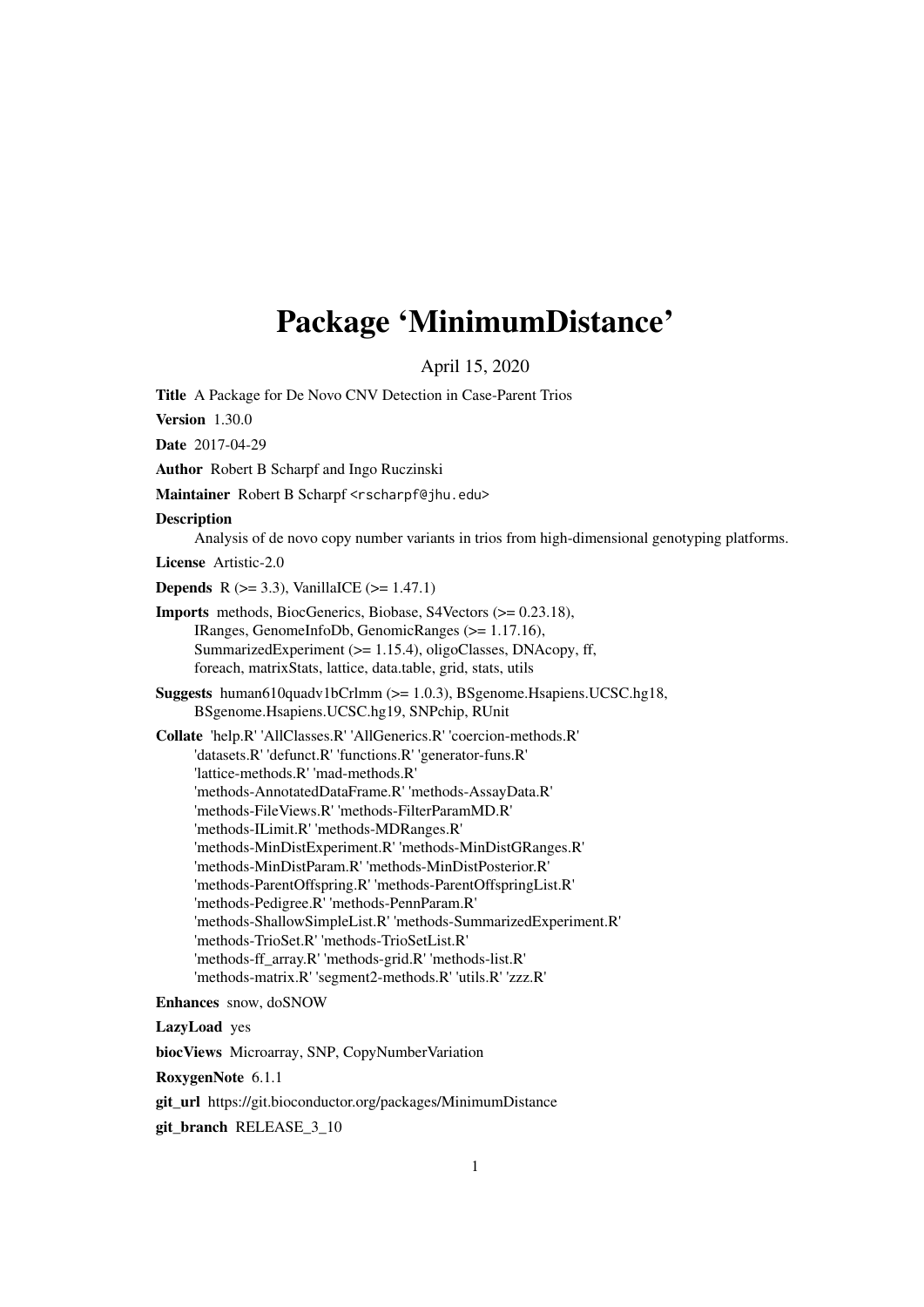git\_last\_commit a0d8b42 git\_last\_commit\_date 2019-10-29 Date/Publication 2020-04-14

## R topics documented:

| 3              |
|----------------|
| $\overline{3}$ |
| $\overline{4}$ |
| 5              |
| 6              |
| 6              |
| $\overline{7}$ |
| $\overline{7}$ |
| 8              |
| 9<br>mad2      |
| 9              |
| 10             |
| 11             |
| 11             |
| 12             |
| 13             |
| 13             |
| 14             |
| 14             |
| 16             |
| 16             |
| 17             |
| 18             |
| 19             |
| 19             |
| 20             |
| 20             |
| 21             |
| 22             |
| 23             |
| 24             |
| 24             |
| 25             |
| 26             |
| 26             |
| 27             |
| 28             |
| 28             |
| 29             |
|                |
| 31             |
| 32             |
| 34             |

**Index**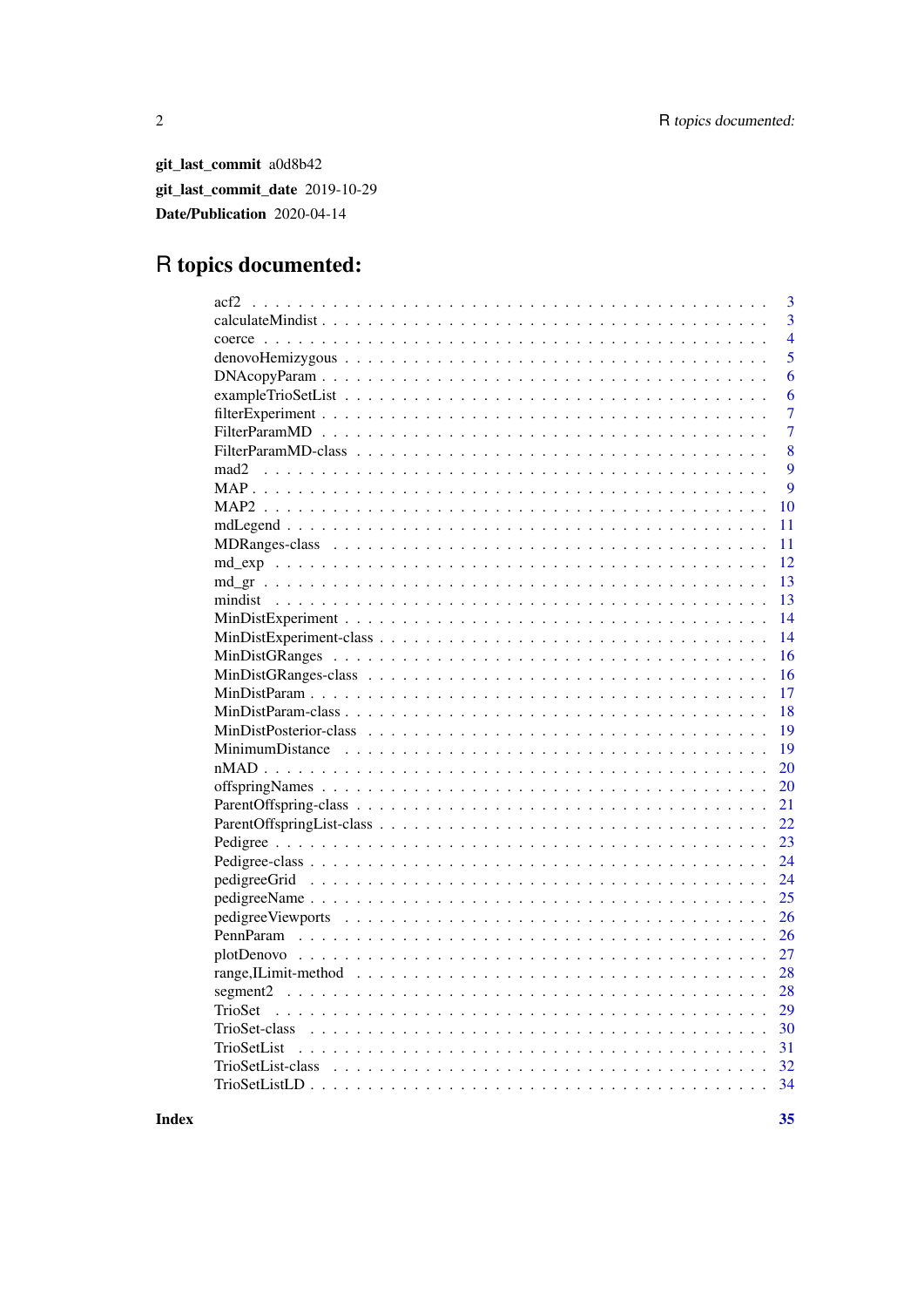<span id="page-2-0"></span>

By default, this function returns the lag-10 autocorrelations of a numeric vector and omits missing values.

#### Usage

```
\text{arfc}(x, \text{ lag.max} = 10, \text{ type} = c("correlation", "covariance", "partial"),plot = FALSE, na.action = na.omit, demean = TRUE, ...)
```
#### Arguments

| X         | a numeric vector                                    |
|-----------|-----------------------------------------------------|
| lag.max   | see acf                                             |
| type      | see acf                                             |
| plot      | logical, as in acf                                  |
| na.action | ignored. Missing values are automattically omitted. |
| demean    | logical, as in acf                                  |
|           | additional arguments passed to acf                  |

#### See Also

[acf](#page-0-0)

#### Examples

```
x \leq -rnorm(100)x[5] <- NA
acf2(x)
```
calculateMindist *Deprecated function to calculate the minimum distance*

#### Description

The 'minimum distance' is the minimum signed absolute difference of the parental log R ratios and the offspring log R ratios. Specifically, let |O-F| denote the absolute difference in the log R ratios comparing offspring to father and |O-M| the absolute difference in the log R ratios comparing offspring to mother. The minimum distance at a marker is the signed minimum of |O-M| and |O-F|. After segmentation of the minimum distance, non-zero segments can indicate a de novo difference in the log R ratio of the offspring and either parent. For example, a positive minimum distance suggests that the log R ratio from the offspring is greater than the log R ratio of either parent.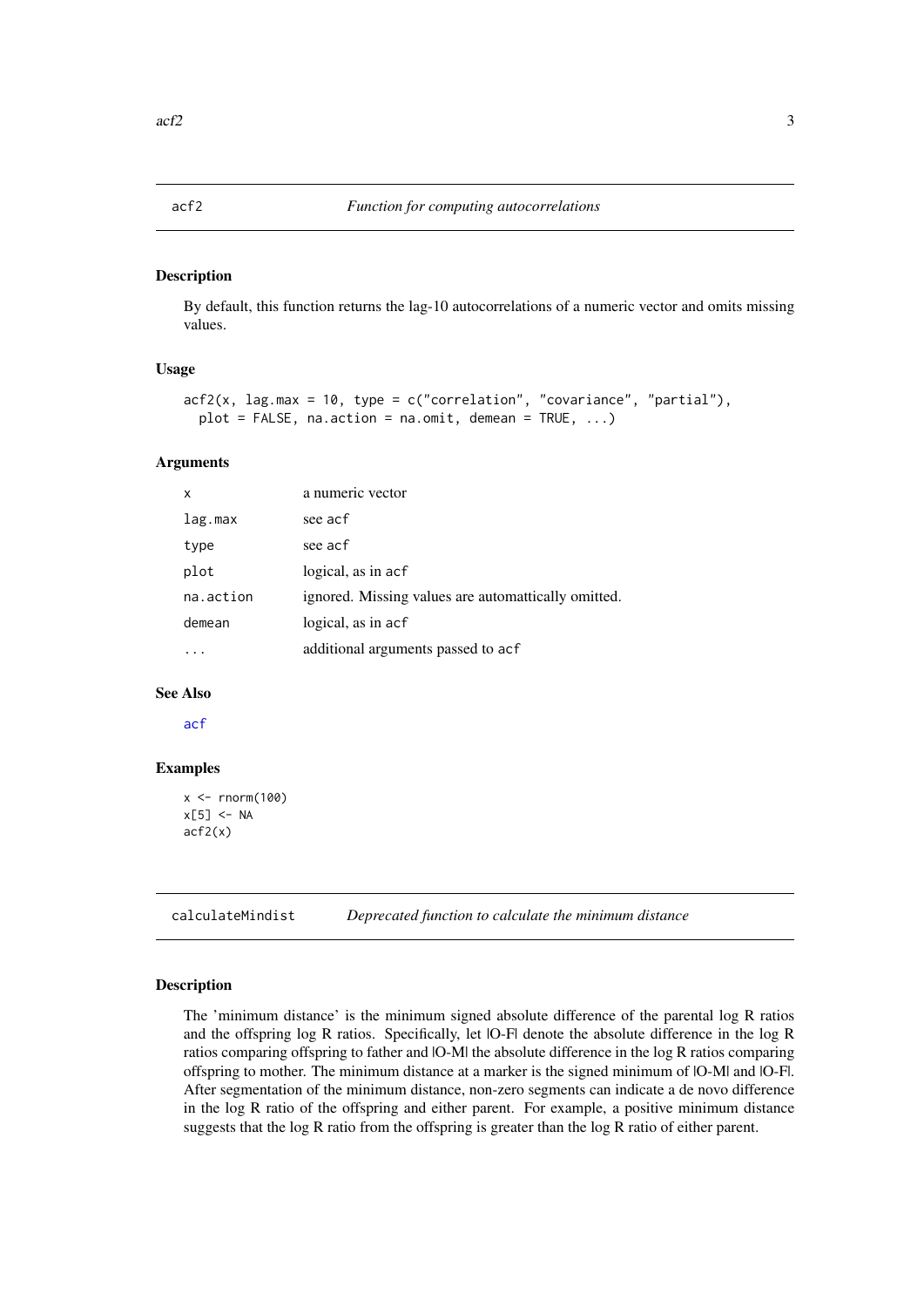## Usage

```
calculateMindist(object, ...)
## S4 method for signature 'TrioSet'
calculateMindist(object, verbose = TRUE, ...)## S4 method for signature 'TrioSetList'
calculateMindist(object)
## S4 method for signature 'list'
calculateMindist(object, outdir = ldPath(), ...)
## S4 method for signature 'arrayORff_array'
calculateMindist(object, outdir, center, ...)
## S4 method for signature 'matrix'
calculateMindist(object, ...)
```
## Arguments

| object   | see showMethods("calculateMindist")                       |
|----------|-----------------------------------------------------------|
| $\cdots$ | Ignored                                                   |
| verbose  | logical. Whether to display messages indicating progress. |
| outdir   | character string indicating path to save output           |
| center   | ignored                                                   |
|          |                                                           |

coerce *Coerces a TrioSetList to a TrioSet*

#### Description

Coerces a TrioSetList to a TrioSet

## Usage

```
## S4 method for signature 'TrioSetList'
stack(x, ...)
```
## Arguments

| X | a TrioSetList |
|---|---------------|
| . | ignored       |

## Value

a TrioSet

<span id="page-3-0"></span>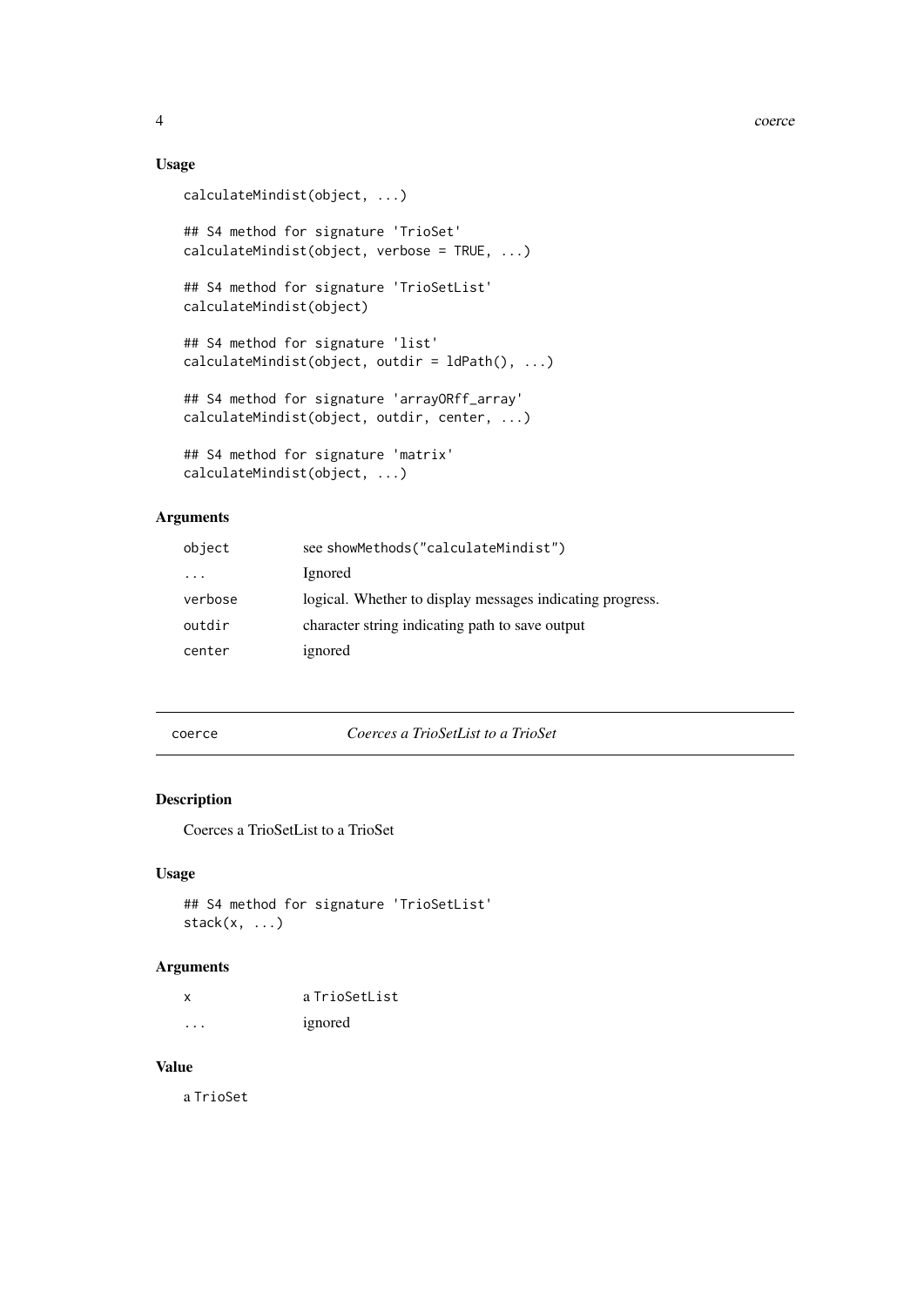<span id="page-4-0"></span>denovoHemizygous *Filter the genomic intervals for denovo copy number states*

#### <span id="page-4-1"></span>Description

This function filters the genomic intervals for denovo events.

#### Usage

```
denovoHemizygous(object, filters = FilterParamMD(state = "221"))
denovoHomozygous(object, filters = FilterParamMD(state = "220"))
denovo(object, filters = FilterParamMD(state = c("220", "221", "224")))
denovoDuplication(object, filters = FilterParamMD(state = "224"))
## S4 method for signature 'MinDistPosterior'
denovoHemizygous(object,
  filters = FilterParamMD(state = "221"))
## S4 method for signature 'MinDistPosterior'
denovoHomozygous(object,
  filters = FilterParamMD(state = "220"))
## S4 method for signature 'MinDistPosterior'
denovoDuplication(object,
  filters = FilterParamMD(state = "224"))
## S4 method for signature 'MinDistPosterior'
denovo(object, filters = FilterParamMD(state
 = c("220", "221", "224"))
```
## Arguments

| object  | see showMethods (denovo) for a list of defined methods |
|---------|--------------------------------------------------------|
| filters | an object of class FilterParamMD                       |

#### Details

The function denovo filters genomic intervals for states '220', '221', and '224', corresponding to denovo homozygous deletion, denovo hemizygous deletion, and denovo duplication, respectively. denovoHemizygous filters genomic intervals for state '221'.

denovoHomozygous filters genomic intervals for state '220'

## See Also

FilterParamMD-class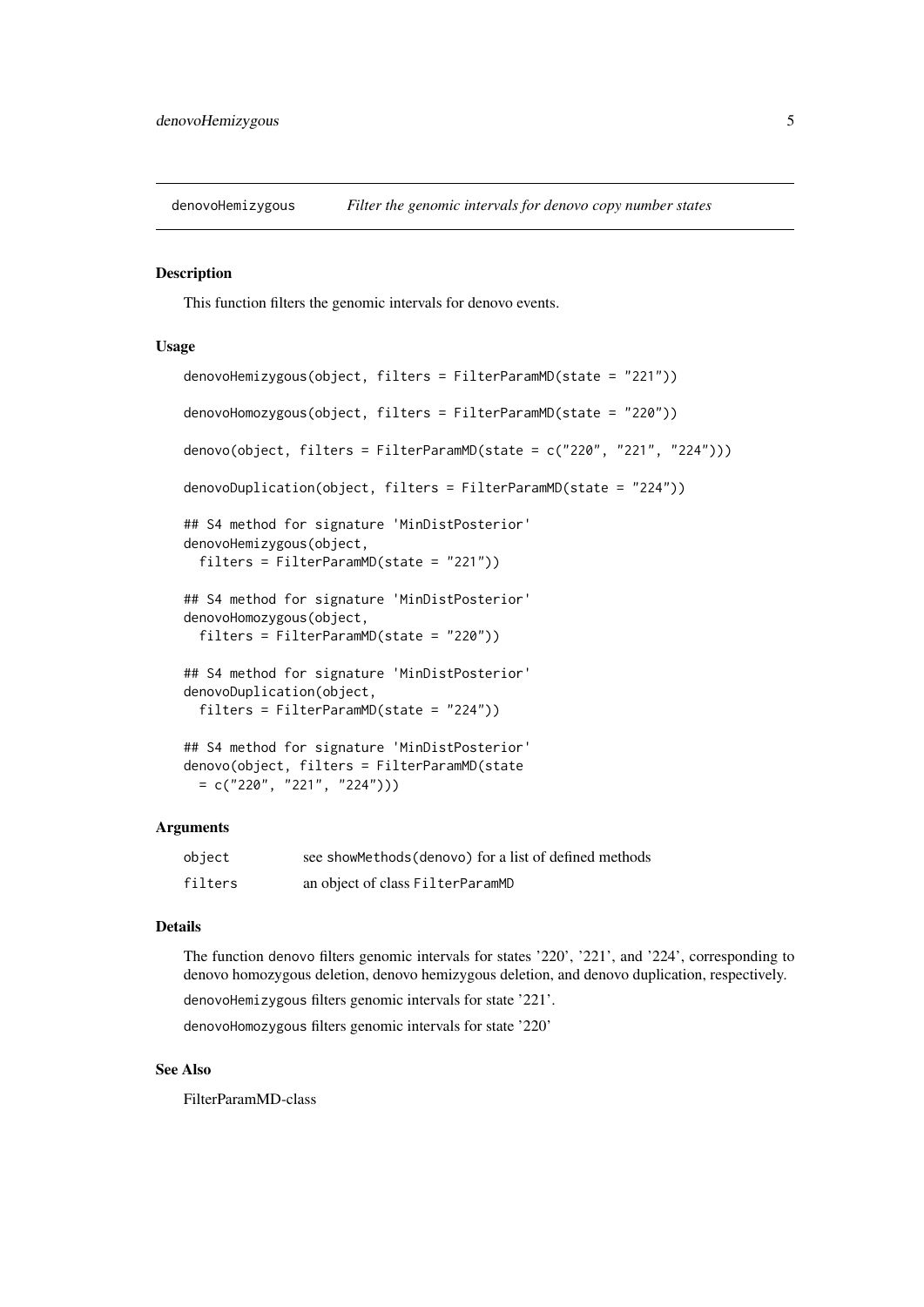<span id="page-5-0"></span>

Creates an instance of a parameter class for circular binary segmentation of the minimum distance and the log R ratios. Parameters in this object are passed to the segment function in the package DNAcopy.

#### Usage

```
DNAcopyParam(alpha = 0.01, min.width = 2L, undo.splits = c("none","prune", "sdundo"), undo.SD = 3)
```
#### Arguments

| alpha       | see segment |
|-------------|-------------|
| min.width   | see segment |
| undo.splits | see segment |
| undo.SD     | see segment |

#### See Also

[segment](#page-0-0)

#### Examples

segment\_params <- DNAcopyParam(alpha=0.01) params <- MinDistParam(dnacopy=segment\_params)

exampleTrioSetList *An example* TrioSetList *object*

#### Description

A dataset containing log R ratios and B allele frequencies for two chromosomes, organized as a TrioSetList. Each element in the list class is a TrioSet object. Both TrioSetList and TrioSet classes are deprecated; the example data will be removed in a future release.

#### Format

a TrioSetList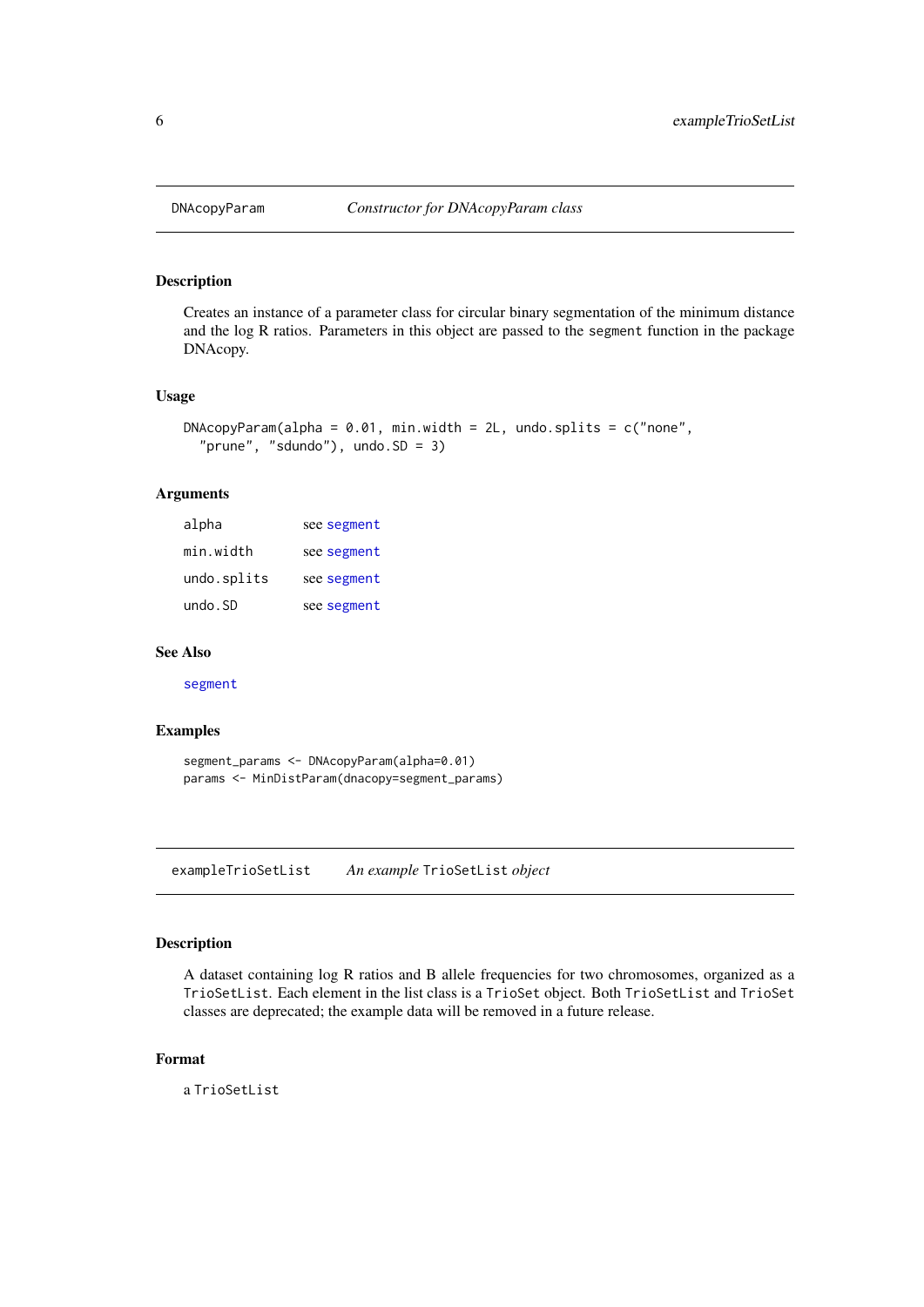<span id="page-6-0"></span>filterExperiment *Methods for filtering MinDistExperiment objects*

#### Description

Filter a MinDistExperiment object to exclude markers with missing values in the low-level summaries, exclude markers that lie in segments (granges argument) with small minimum distance values (unlikely to be de novo)

#### Usage

```
filterExperiment(object, granges, param)
## S4 method for signature 'MinDistExperiment,GRanges'
filterExperiment(object, granges,
  param)
## S4 method for signature 'MinDistExperiment,GRangesList'
filterExperiment(object, granges,
  param)
## S4 method for signature 'MinDistExperiment, MinDistGRanges'
filterExperiment(object,
  granges, param)
```
## Arguments

| object  | A MinDistExperiment                              |
|---------|--------------------------------------------------|
| granges | A GRanges, GRangesList, or MinDistGRanges object |
| param   | a MinDistParam object                            |

#### Value

a MinDistExperiment

FilterParamMD *Parameters for filtering results from the segmentation and copy number inference*

#### Description

A container for criteria used to filter the segmentation results post-hoc. Options including filtering on the posterior call, the posterior probability of the posterior call, the minimum number of markers spanned by the segment, the minimum width of the segment, and chromosome. Convenience functions are available for commonly used filters.

#### Usage

```
FilterParamMD(state = trioStateNames(), seqnames = paste0("chr", 1:22),
  ...)
```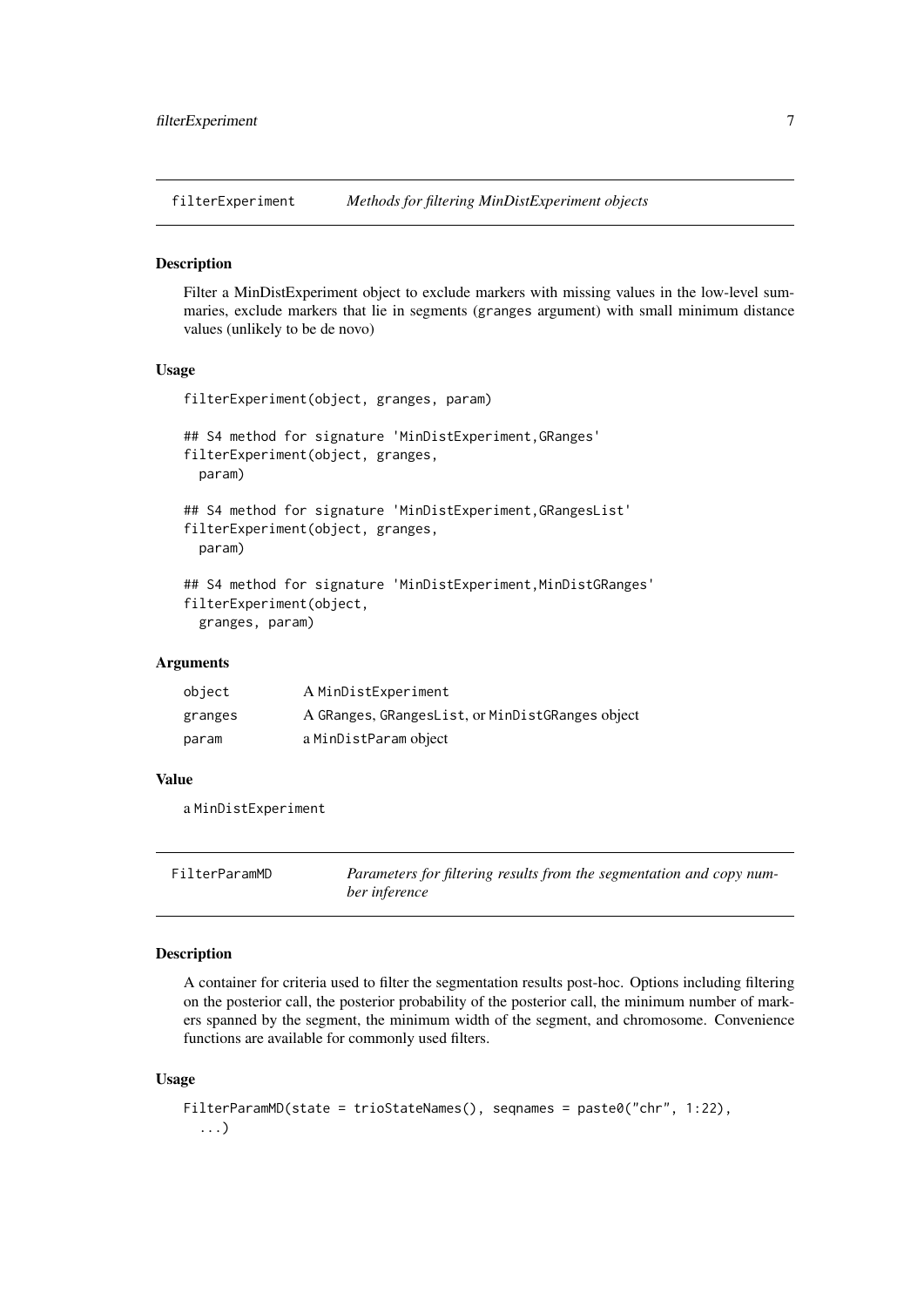## <span id="page-7-0"></span>Arguments

| state                   | trio copy number states to select                |
|-------------------------|--------------------------------------------------|
| segnames                | chromosome names to select                       |
| $\cdot$ $\cdot$ $\cdot$ | additional arguments passed to FilterParam-class |

## Examples

```
library(VanillaICE)
data(md_gr)
data(md_exp)
mdparam <- MinDistParam()
fit <- MAP2(md_exp, md_gr, mdparam)
## return all segments
segs(fit)
## Default filters
param <- FilterParamMD()
param
cnvFilter(fit, param)
param2 <- FilterParamMD(seqnames="chr22", probability=0.9, numberFeatures=10)
cnvFilter(fit, param2)
denovoHemizygous(fit)
```
FilterParamMD-class *A class for filtering genomic intervals called by MinimumDistance*

## Description

Options for filtering include the number of markers spanned by a segment, the posterior probability of the maximum a posteriori estimate of the trio copy number state, and the trio copy number state.

## Usage

```
## S4 method for signature 'FilterParamMD'
show(object)
```
## Arguments

object a FilterParamMD object

## See Also

denovo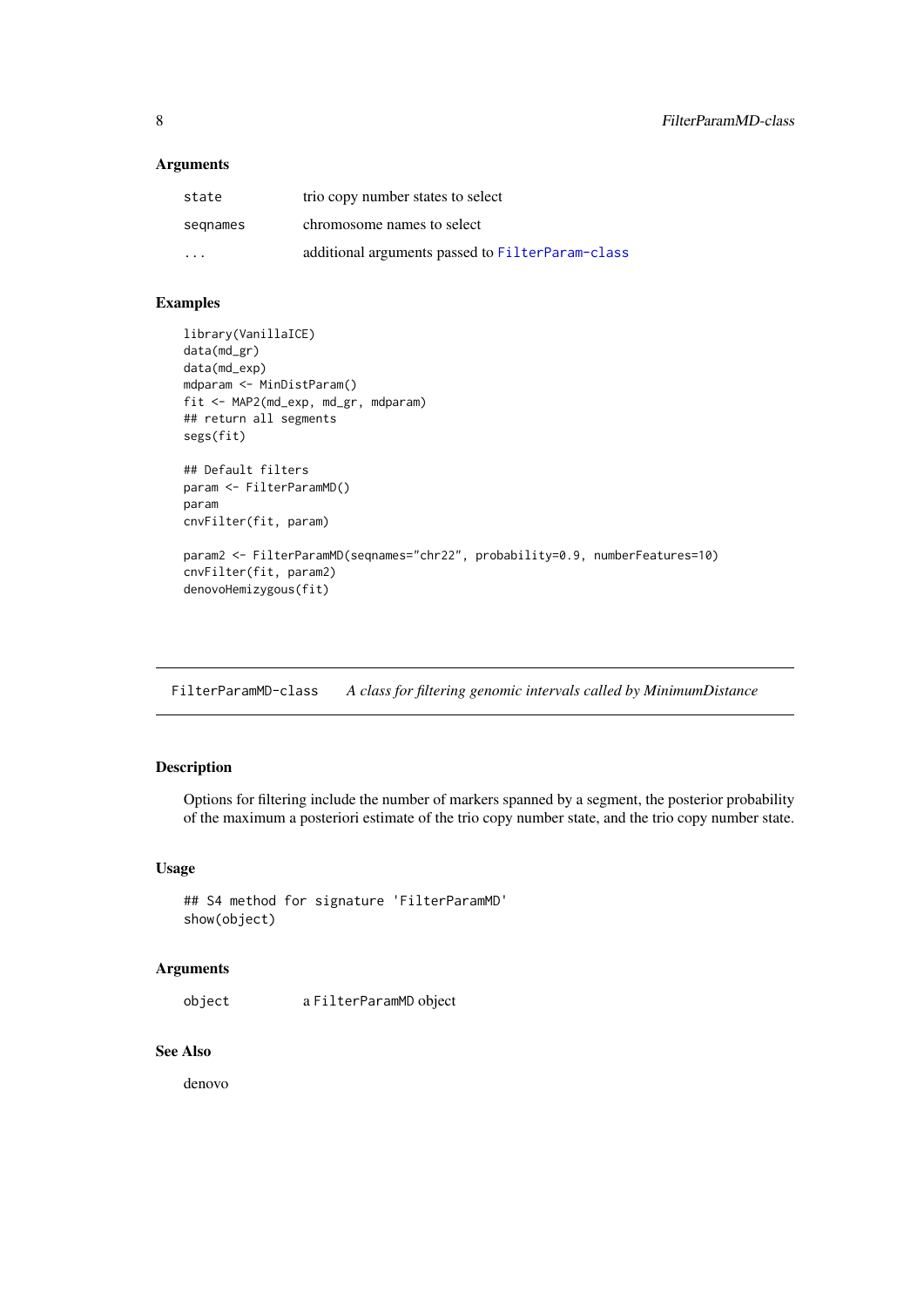<span id="page-8-0"></span>

Deprecated wrapper for computing the median absolute deviation of low-level summaries

#### Usage

```
mad2(object, byrow = FALSE, ...)
## S4 method for signature 'list'
mad2(object, byrow, pedigree, ...)
## S4 method for signature 'TrioSetList'
mad2(object, byrow = FALSE, ...)
## S4 method for signature 'matrix'
mad2(object, byrow, pedigree, ...)
## S4 method for signature 'array'
mad2(object, byrow, pedigree, ...)
```
## Arguments

| object   | see showMethods("mad2")                                                        |
|----------|--------------------------------------------------------------------------------|
| byrow    | logical if TRUE, compute the median absolute deviation of the rows of a matrix |
| $\cdots$ | additional arguments to mad                                                    |
| pedigree | an object of class Pedigree                                                    |

MAP *Computes the maximum a posteriori trio copy number state for the segmented minimum distance*

## Description

This functions is deprecated and will be defunct in a future release. The replacement function is MAP2.

#### Usage

```
MAP(object, ranges, id, TAUP = 1e+10, tauMAX = 1 - 5e-08,
 cnStates = c(-2, -0.4, 0, 0, 0.4, 1), pr.nonmendelian = 1.5e-06,
 mdThr = 0.9, ...
```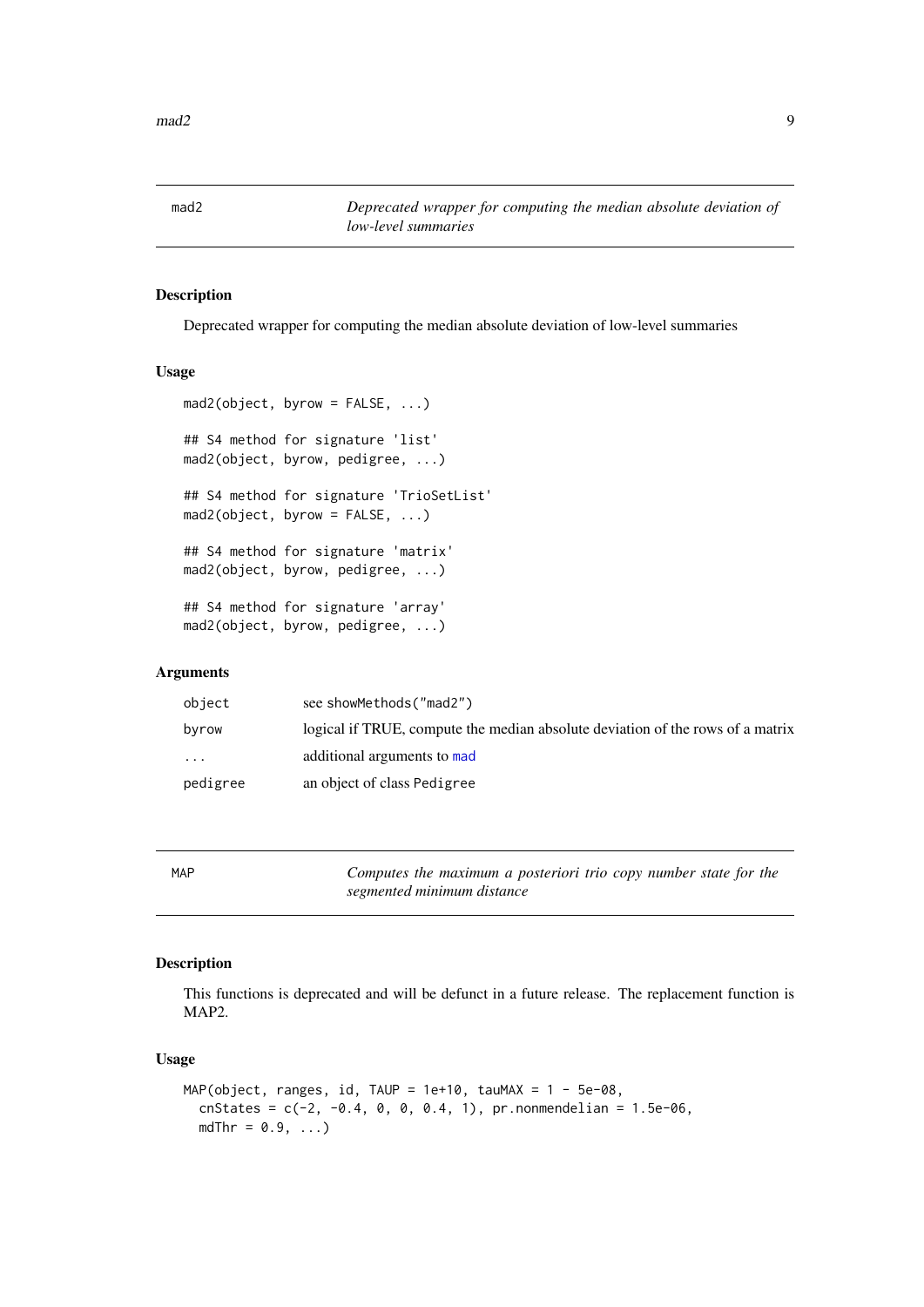## <span id="page-9-0"></span>Arguments

| object                      | see showMethods (MAP)                                                                                                                          |
|-----------------------------|------------------------------------------------------------------------------------------------------------------------------------------------|
| ranges                      | A GRanges object                                                                                                                               |
| id                          | character string for sample identifier                                                                                                         |
| <b>TAUP</b>                 | scalar for transition probabilities                                                                                                            |
| tauMAX                      | the maximum probability that the current state is the same as the previous state                                                               |
| cnStates<br>pr.nonmendelian | character vector for hidden Markov model state labels                                                                                          |
|                             | numeric: the a priori probability of a non-Mendelian copy number alteration                                                                    |
| mdThr                       | a length-one numeric vector. A minimum distance below this threshold in abso-<br>lute value will not be evaluated for copy number alterations. |
| .                           | Ignored.                                                                                                                                       |
|                             |                                                                                                                                                |

|--|

Computes maximum a posteriori estimate for the trio copy number *state*

## Description

Computes maximum a posteriori estimate for the trio copy number state

#### Usage

```
MAP2(object, mdgr, param = MinDistParam(), ...)
```

```
## S4 method for signature 'MinDistExperiment,MinDistGRanges'
MAP2(object, mdgr,
  param = MinDistParam(), ...)
```

```
## S4 method for signature 'MinDistExperiment,GRangesList'
MAP2(object, mdgr,
  param = MinDistParam(), ...)
```

```
## S4 method for signature 'MinDistExperiment,GRanges'
MAP2(object, mdgr,
  param = MinDistParam(), ...)
```
## Arguments

| object    | An object of class MinDistExperiment                        |
|-----------|-------------------------------------------------------------|
| mdgr      | An object of class MinDistGRanges, GRangesList, or GRanges. |
| param     | An object of class MinDistParam.                            |
| $\ddotsc$ | ignored                                                     |

## Value

An object of class MinDistPosterior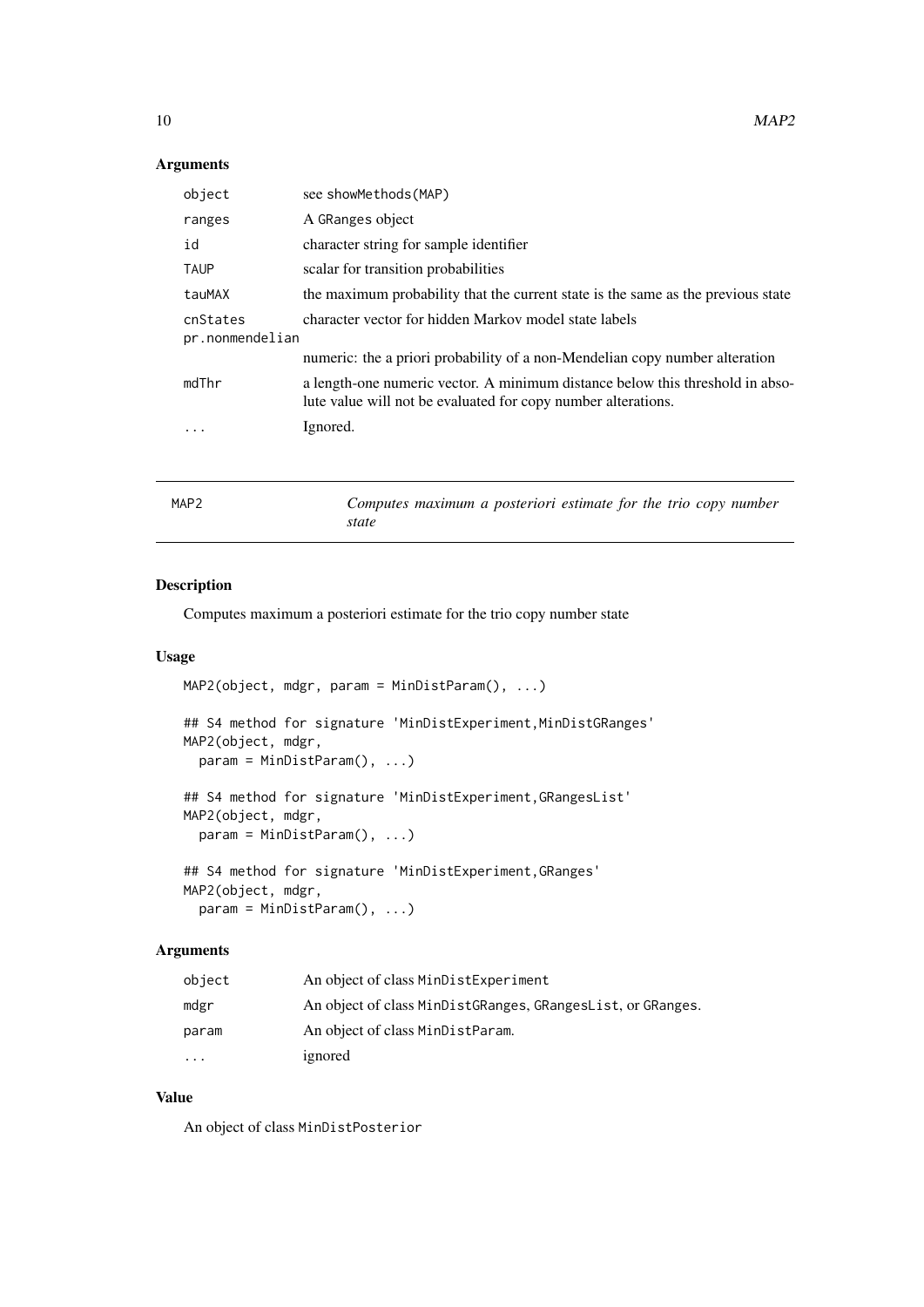#### <span id="page-10-0"></span>mdLegend 11

## Examples

```
library(oligoClasses)
  library(VanillaICE)
  ## A MinDistExperiment object:
  data(md_exp)
  ## Segmented data
  data(md_gr)
  e_param <- EmissionParam(temper=1, p_outlier=1/100)
 param <- MinDistParam(thin=1L, emission=e_param)
## Not run:
  md_g <- MAP2(md_exp, md_gr, param)
```
## End(Not run)

| mdLegend | Text summary of information encapculated in a MDRanges object for |
|----------|-------------------------------------------------------------------|
|          | a particular interval                                             |

## Description

Text summary of information encapculated in a MDRanges object for a particular interval

## Usage

mdLegend(g)

#### Arguments

g a MDRanges object

MDRanges-class *A* GRanges*-derived class*

## Description

Contains maximum a posteriori estimates for each genomic interval

## Usage

```
MDRanges(..., posteriors)
```
## Arguments

| $\cdots$   | additional arguments to GRanges constructor |
|------------|---------------------------------------------|
| posteriors | a DataFrame                                 |

#### Examples

MDRanges()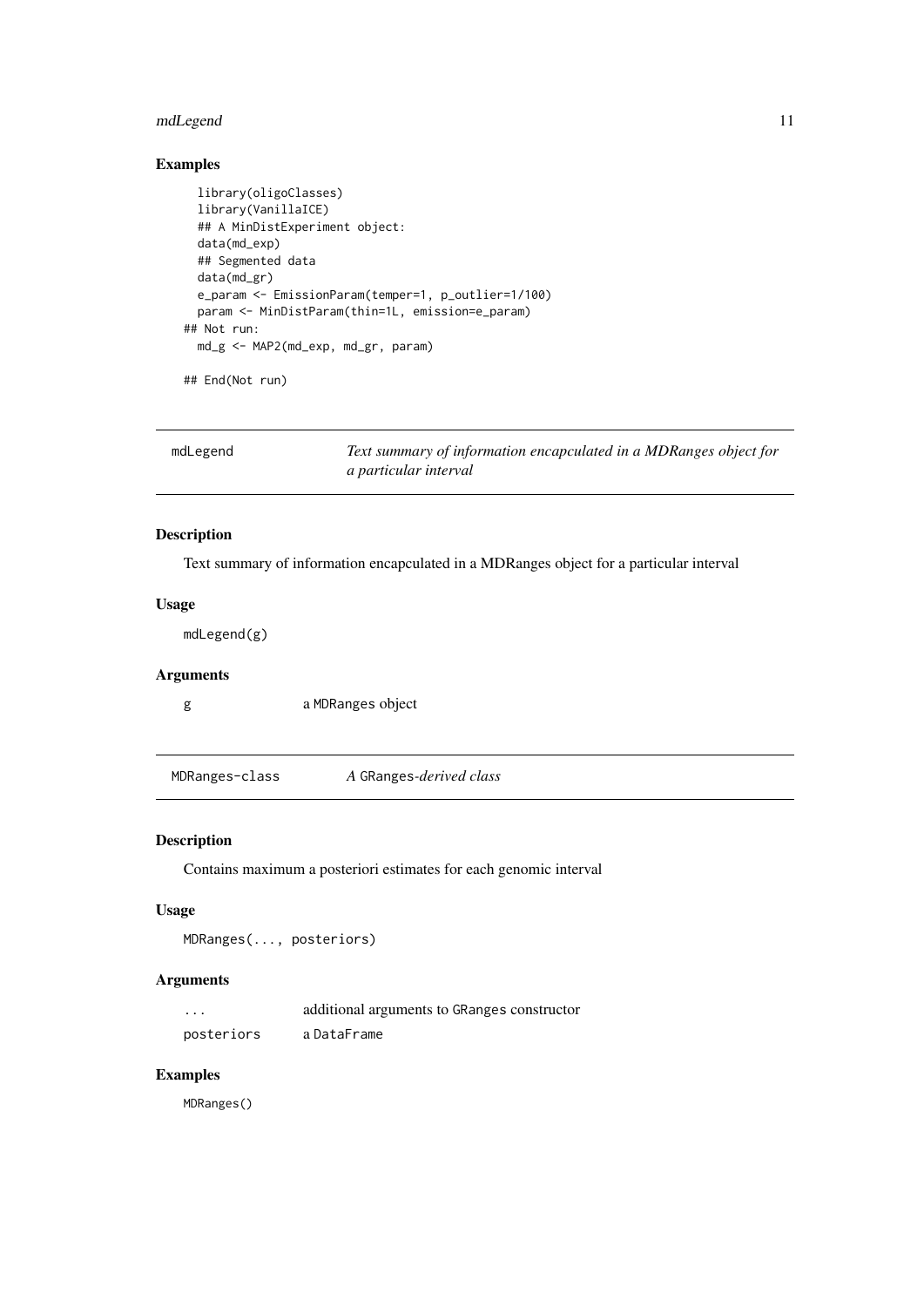<span id="page-11-0"></span>This dataset contains log R ratios and B allele frequencies from a parent-offspring trio (three individuals). Only markers from chromosomes 7 and 22 are included in this object. The MinDistExperiment class extends RangedSummarizedExperiment, and so many of the methods defined for RangedSummarizedExperiment such as findOverlaps are available through inheritance.

#### Format

a MinDistExperiment

#### Examples

```
## Not run:
   library(oligoClasses)
   library(VanillaICE)
   library(data.table)
   library(BSgenome.Hsapiens.UCSC.hg18)
    extdir <- system.file("extdata", package="VanillaICE")
    features <- suppressWarnings(fread(file.path(extdir, "SNP_info.csv")))
   fgr <- GRanges(paste0("chr", features$Chr), IRanges(features$Position, width=1),
                   isSnp=features[["Intensity Only"]]==0)
   fgr <- SnpGRanges(fgr)
   names(fgr) <- features[["Name"]]
   sl <- seqlevels(BSgenome.Hsapiens.UCSC.hg18)
   seqlevels(fgr) <- sl[sl %in% seqlevels(fgr)]
   seqinfo(fgr) <- seqinfo(BSgenome.Hsapiens.UCSC.hg18)[seqlevels(fgr),]
   fgr <- sort(fgr)
   files <- list.files(extdir, full.names=TRUE, recursive=TRUE, pattern="FinalReport")
   ## parse files
   parsedDir <- "ParsedFiles"
   if(!file.exists(parsedDir)) dir.create(parsedDir)
   views <- ArrayViews(rowRanges=fgr, sourcePaths=files, parsedPath=parsedDir)
   dat <- fread(files[1])
   select_columns <- match(c("SNP Name", "Allele1 - AB", "Allele2 - AB",
                              "Log R Ratio", "B Allele Freq"), names(dat))
    index_genome <- match(names(fgr), dat[["SNP Name"]])
    scan_params <- CopyNumScanParams(index_genome=index_genome, select=select_columns,
                                     cnvar="Log R Ratio",
                                     bafvar="B Allele Freq",
                                     gtvar=c("Allele1 - AB", "Allele2 - AB"))
    invisible(sapply(views, parseSourceFile, param=scan_params))
   ped_hapmap <- ParentOffspring(id = "hapmap", father="12287_03",
                                  mother="12287_02",
                                  offspring="12287_01",
                                  parsedPath=parsedPath(views))
   ped_list <- ParentOffspringList(pedigrees=list(
                                      ParentOffspring(id = "hapmap", father="12287_03",
                                                      mother="12287_02",
                                                      offspring="12287_01",
                                                      parsedPath=parsedPath(views)),
```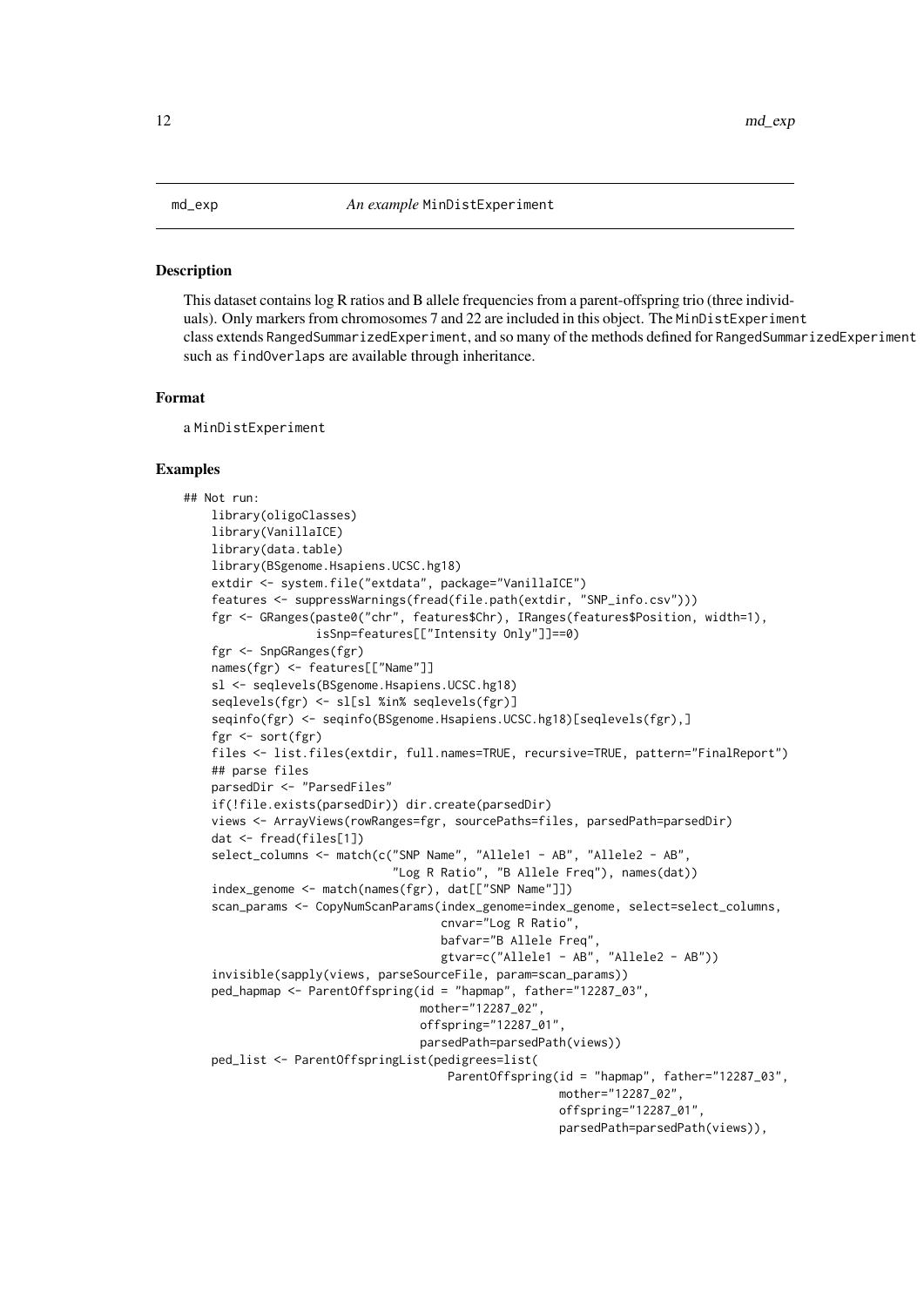```
ParentOffspring(id = "cleft",
                                                   father="22169_03",
                                                   mother="22169_02",
                                                   offspring="22169_01",
                                                   parsedPath=parsedPath(views))))
sample_info <- read.csv(file.path(extdir, "sample_data.csv"), stringsAsFactors=FALSE)
ind_id <- setNames(gsub(" ", "", sample_info$IndividualID), sample_info$File)
colnames(views) <- ind_id[gsub(".csv", "", colnames(views))]
md_exp <- MinDistExperiment(views, pedigree=ped_list[[2]])
seqlevels(md exp. pruning.mode="coarse") <- "chr22"
params <- MinDistParam()
md_gr <- segment2(md_exp, params)
save(md_exp, file="~/Software/bridge/MinimumDistance/data/md_exp.rda")
save(md_gr, file="~/Software/bridge/MinimumDistance/data/md_gr.rda")
```
## End(Not run)

md\_gr *An example* MinDistGRanges *object*

#### Description

Prior to inferring de novo trio copy number states, the log R ratios are segmented independently for each individual in a ParentOffsping class. The segmentation results are recorded in separate GRanges objects for the parents. For segmentation of the offspring log R ratios and the minimum distance, the segments are stored in separate GRangesList objects. For convenience, these GRanges, GRangesList, and pedigree information are bound in a single container referred to as a MinDistGRanges object. The example MinDistGRanges object provided in this package was obtained from the segmentation of the data stored in the example MinDistExperiment object.

#### Format

a MinDistGRanges object

mindist *Getter and setter for the minimum distance statistic*

#### Description

Getter and setter for the minimum distance statistic

## Usage

mindist(object)

mindist(object) <- value

| object | see showMethods("mindist")       |
|--------|----------------------------------|
| value  | a matrix of the minimum distance |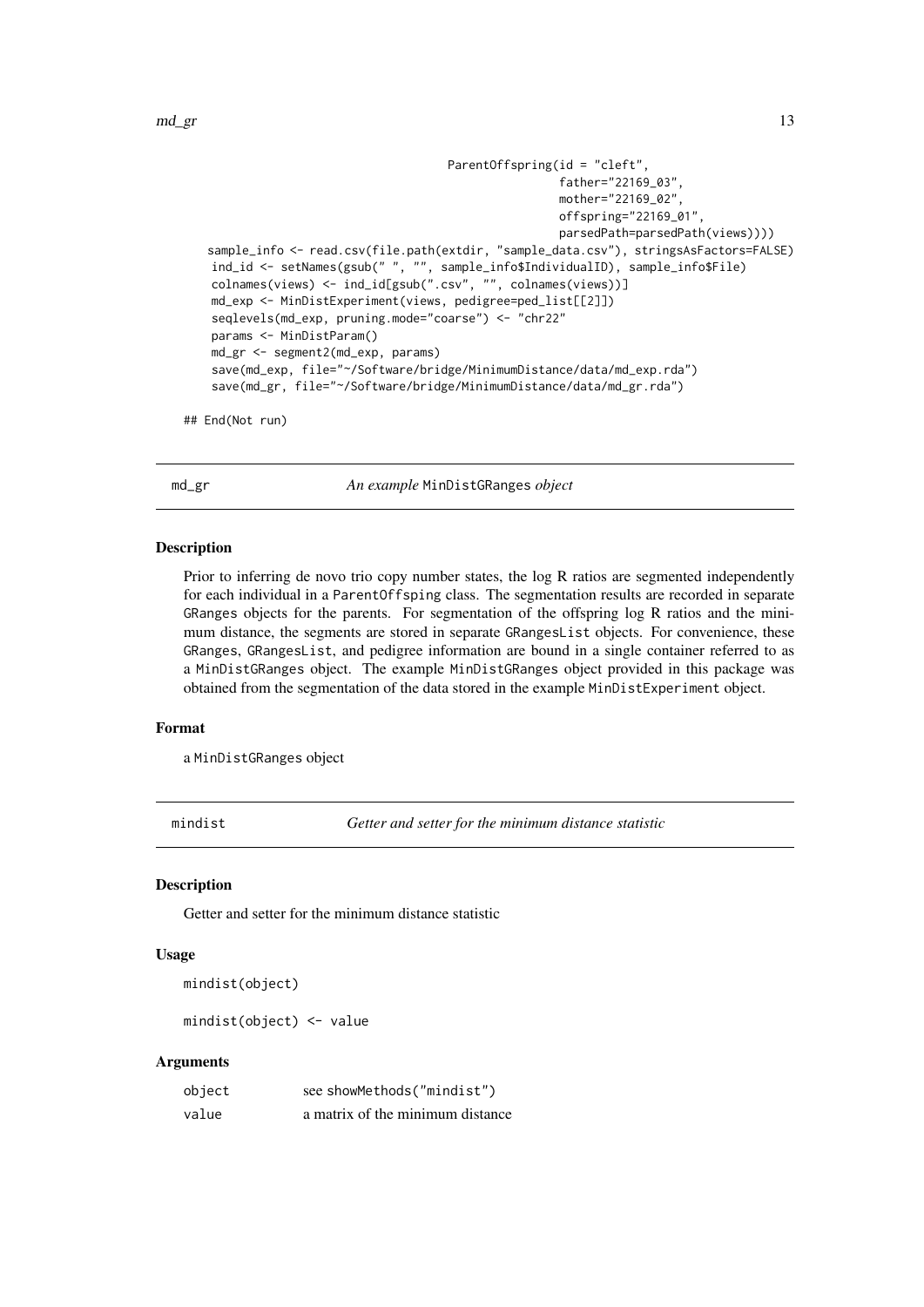<span id="page-13-0"></span>MinDistExperiment *Constructor for* MinDistExperiment *class*

#### Description

Constructor for MinDistExperiment class

#### Usage

```
MinDistExperiment(object = ArrayViews(), pedigree = ParentOffspring(),
  ...)
```

```
## S4 method for signature 'ArrayViews,ParentOffspring'
MinDistExperiment(object = ArrayViews(),
 pedigree = ParentOffspring(), ...)
```
## Arguments

| object                  | see showMethods (MinDistExperiment) |
|-------------------------|-------------------------------------|
| pedigree                | a Parent Offspring object           |
| $\cdot$ $\cdot$ $\cdot$ | ignored                             |

## Value

an object of class MinDistExperiment

MinDistExperiment-class

*Class and methods for MinDistExperiment*

## Description

Class and methods for MinDistExperiment

## Usage

```
## S4 method for signature 'MinDistExperiment'
show(object)
```
## S4 method for signature 'MinDistExperiment' pedigree(object)

## S4 replacement method for signature 'MinDistExperiment' pedigree(object) <- value

```
## S4 method for signature 'MinDistExperiment'
mindist(object)
```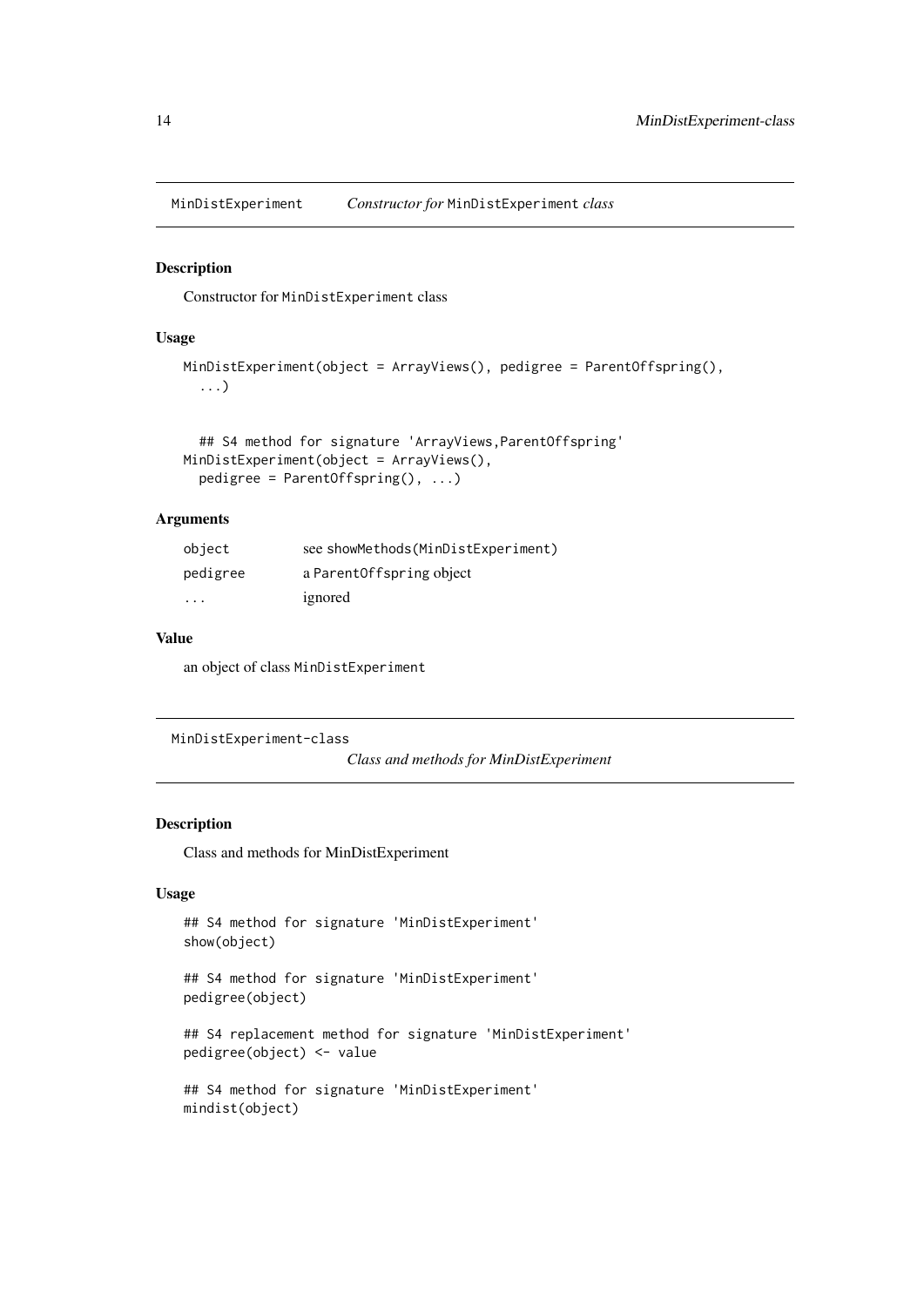#### MinDistExperiment-class 15

```
## S4 replacement method for signature 'MinDistExperiment, ANY'
mindist(object) <- value
## S4 method for signature 'MinDistExperiment,ANY,ANY,ANY'
x[i, j, ..., drop = FALSE]## S4 method for signature 'MinDistExperiment'
offspring(object)
## S4 method for signature 'MinDistExperiment'
father(object)
## S4 method for signature 'MinDistExperiment'
mother(object)
## S4 method for signature 'MinDistExperiment'
segment2(object, param = MinDistParam())
## S4 method for signature 'RangedSummarizedExperiment'
father(object)
## S4 method for signature 'RangedSummarizedExperiment'
mother(object)
## S4 method for signature 'RangedSummarizedExperiment'
```
## Arguments

offspring(object)

| object    | a MinDistExperiment object                                                                                              |
|-----------|-------------------------------------------------------------------------------------------------------------------------|
| value     | a Parent Offspring object                                                                                               |
| X         | a MinDistExperiment object                                                                                              |
| i         | a numeric-vector for indexing the rows (optional)                                                                       |
| j         | a numeric-vector for indexing the columns (optional)                                                                    |
| $\ddotsc$ | additional arguments propogated to subsetting methods for RangedSummarizedExperiment                                    |
| drop      | logical. Whether to simplify a one-row or one-column matrix to a vector. In<br>most cases, this should always be FALSE. |
| param     | a MinDistParam object                                                                                                   |

## **Slots**

mindist a matrix

pedigree a ParentOffspring object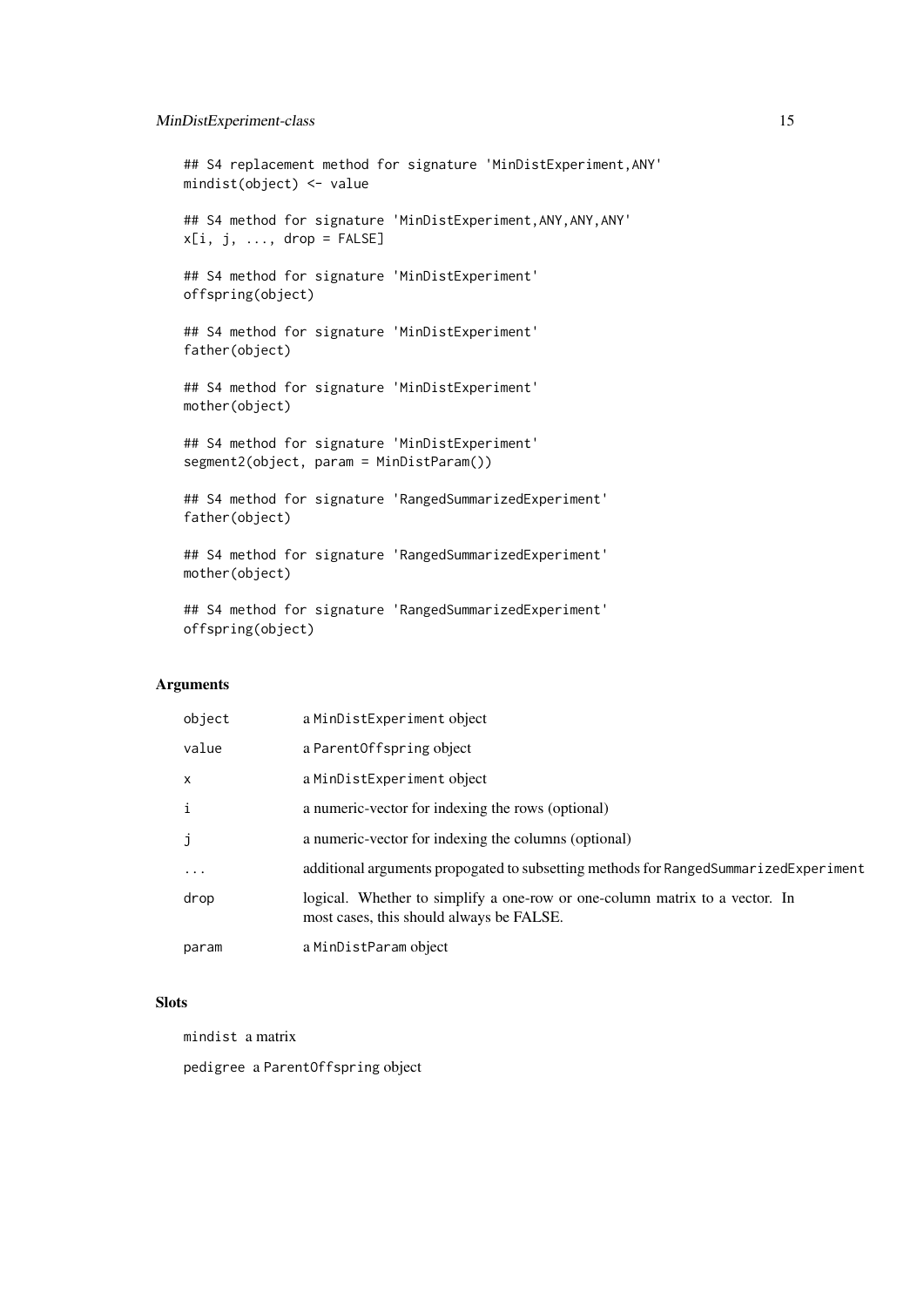The MinDistGRanges class contains the segmentation of the father, mother, offspring, and the minimum distance for each possible parent-offspring trio. For the parents, the segmentation results are expected to be in GRanges format. To accomodate multiple-offspring families, both the offspring segments and minimum distance segments should be of class GRangesList where the length of the list corresponds to the number of offspring.

#### Usage

```
MinDistGRanges(mindist = GRangesList(), offspring = GRangesList(),
  father = GRanges(), mother = GRanges(),
 pedigree = ParentOffspring())
```
#### Arguments

| mindist   | a GRangesList object     |
|-----------|--------------------------|
| offspring | a GRangesList object     |
| father    | a GRanges object         |
| mother    | a GRanges object         |
| pedigree  | a ParentOffspring object |

#### Examples

MinDistGRanges()

MinDistGRanges-class *A container for storing segmentation data for members in a* ParentOffspring *family*

#### Description

A container for storing segmentation data for members in a ParentOffspring family

#### Usage

```
## S4 method for signature 'MinDistGRanges'
names(x)
## S4 method for signature 'MinDistGRanges'
mindist(object)
## S4 replacement method for signature 'MinDistGRanges,GRangesList'
mindist(object) <- value
```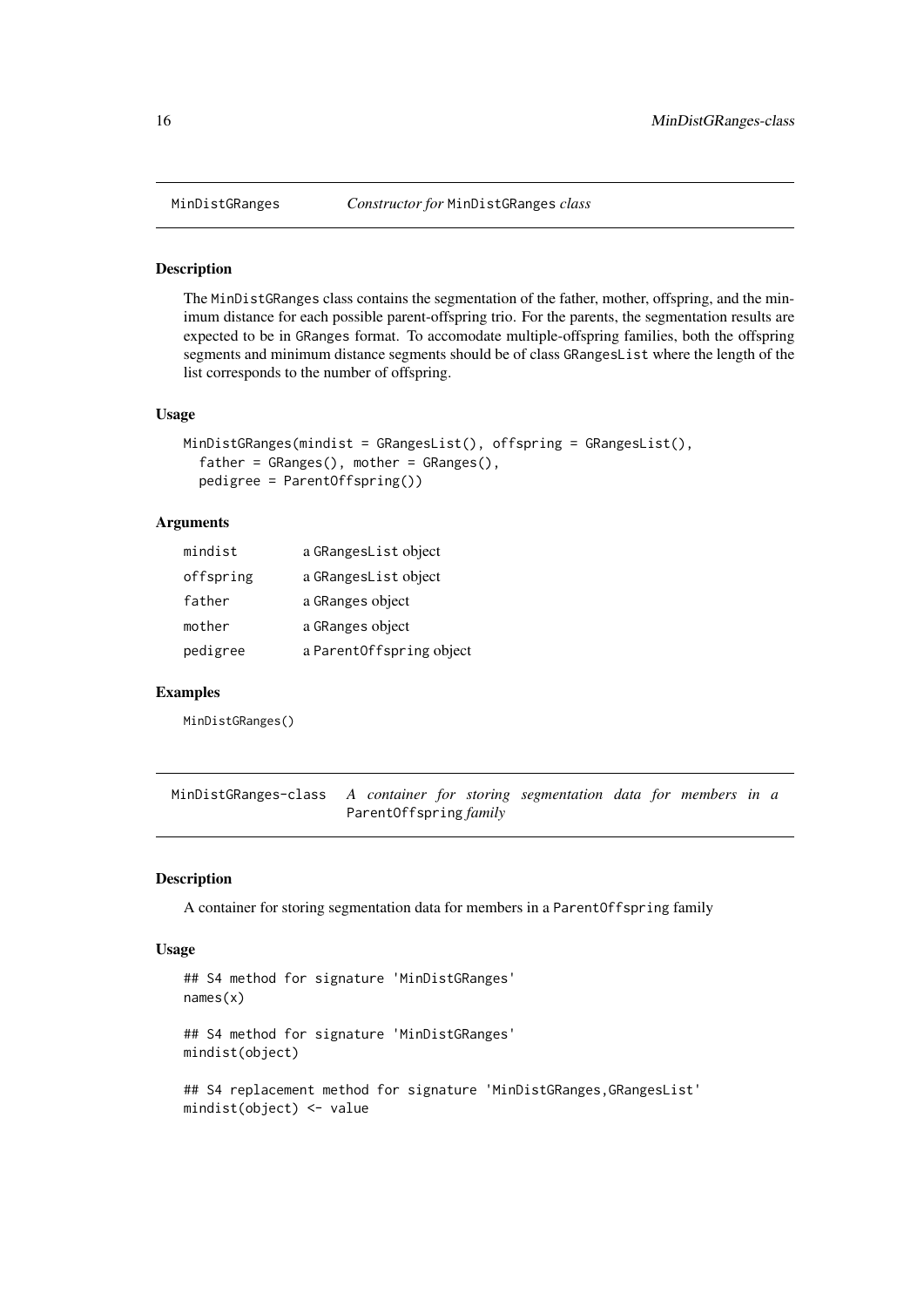#### <span id="page-16-0"></span>MinDistParam 17

## S4 method for signature 'MinDistGRanges' offspring(object)

## S4 method for signature 'MinDistGRanges' mother(object)

## S4 method for signature 'MinDistGRanges' father(object)

## S4 method for signature 'MinDistGRanges' pedigree(object)

## S4 method for signature 'MinDistGRanges' show(object)

## S4 method for signature 'GRangesList' offspring(object)

## Arguments

| x      | a MinDistGRanges object |
|--------|-------------------------|
| object | a MinDistGRanges object |
| value  | a GRangesList object    |

#### Slots

mindist a GRangesList object offspring a GRangesList object father a GRanges object mother a GRanges object pedigree a ParentOffspring object

#### Examples

```
data(md_gr)
offspring(md_gr)
father(md_gr)
mother(md_gr)
mindist(md_gr)
```
MinDistParam *Constructor for* MinDistParam *class*

## Description

The MinDistParam class contains parameters used for the segmentation implemented in the DNAcopy package, parameters extracted from the PennCNV HMM such as parent-offspring transmission parobabilities (see citation below), and initial values / parameters for computing emission probabilities.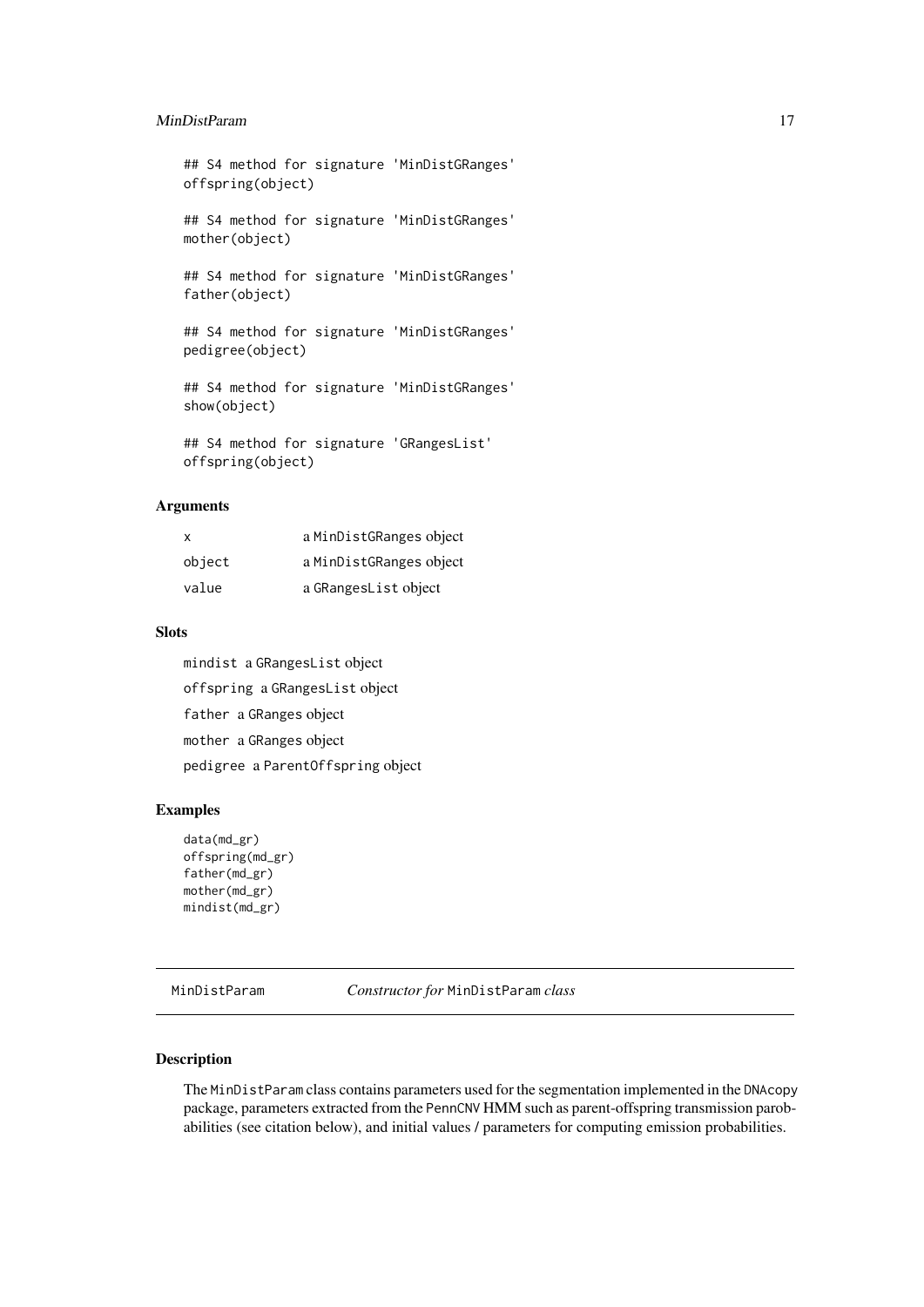## <span id="page-17-0"></span>Usage

```
MinDistParam(nMAD = 0.75, dnacopy = DNAcopyParam(),
 penncnv = PennParam(), emission = EmissionParam(), thin = 10L)
```
## Arguments

| nMAD     | a length-one numeric vector indicating the minimal number of median absolute                                                                       |
|----------|----------------------------------------------------------------------------------------------------------------------------------------------------|
|          | deviations of the mean segmented minimum distance from zero. For non-zero                                                                          |
|          | segments (# median absolute deviations > nMAD), maximum a posteriori esti-                                                                         |
|          | mates of the parent-offspring copy number states are computed. Segments with                                                                       |
|          | minimum distance values near zero are not called as they are less likely to cor-                                                                   |
|          | respond to regions with de novo copy number alterations.                                                                                           |
| dnacopy  | an object of class DNAcopyParam.                                                                                                                   |
| penncny  | probabilities/parameters of the PennCNV hidden Markov model                                                                                        |
| emission | an object of class EmissionParam                                                                                                                   |
| thin     | a length-one vector indicating whether to thin the data. This is primarily for<br>internal use in conjunction with the filter Experiment function. |

#### See Also

[segment](#page-0-0)

MinDistParam-class *Class and methods for parameters of minimum distance algorithm*

## Description

Contains parameters used for circular binary segmentation (package DNAcopy), parameters in the PennCNV hidden Markov model, and parameters used for computing emission probabilities.

## Usage

```
## S4 method for signature 'MinDistParam'
nMAD(object)
## S4 replacement method for signature 'MinDistParam,numeric'
nMAD(object) <- value
```
## S4 method for signature 'MinDistParam' show(object)

## S4 method for signature 'DNAcopyParam' show(object)

| object | a MinDistParam object        |
|--------|------------------------------|
| value  | a length-one numeric vector. |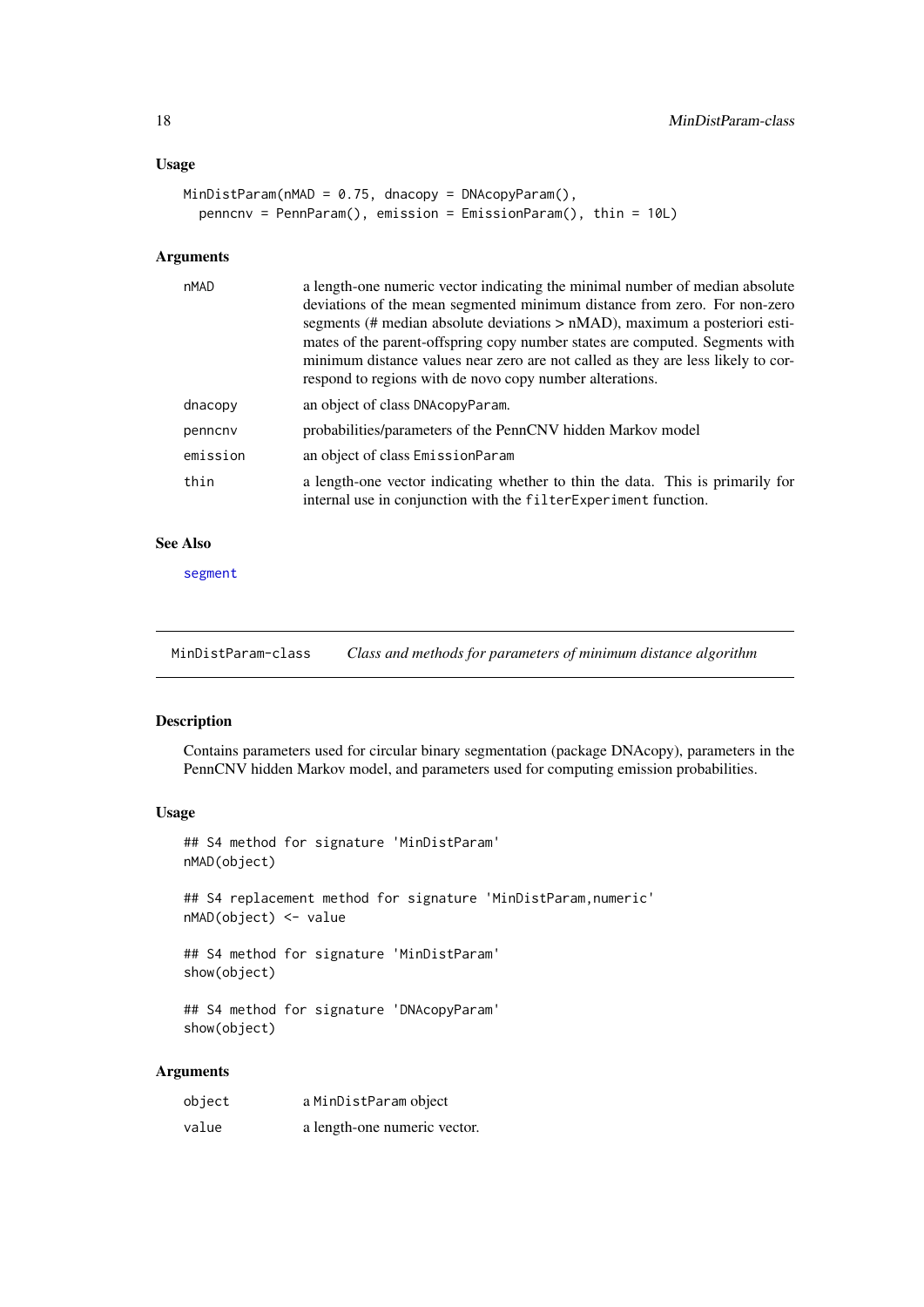#### <span id="page-18-0"></span>**Slots**

nMAD a length-one numeric vector dnacopy an object of class DNAcopyParam penncnv an object of class PennParam emission an object of class EmissionParam thin a length-one non-negative integer

MinDistPosterior-class

*Container for the segmentation results from a MinDistExperiment*

## Description

MinDistPosterior is a GRangesList-derived container for the segmentation and maximum a posteriori trio copy number states.

## Usage

```
## S4 method for signature 'MinDistPosterior, ANY, ANY, ANY'
x[i, j, ..., drop = FALSE]
```
## S4 method for signature 'MinDistPosterior' show(object)

## Arguments

| $\boldsymbol{\mathsf{x}}$ | a MinDistPosterior object                                  |
|---------------------------|------------------------------------------------------------|
| $\mathbf{i}$              | an index for subsetting rows                               |
| $\mathbf{J}$              | an index for subsetting columns                            |
|                           | additional arguments passed to subsetting matrices         |
| drop                      | logical – whether to coerce single-row matrices to vectors |
| object                    | a MinDistPosterior object                                  |

## See Also

[denovo](#page-4-1)

MinimumDistance *De novo copy number alterations in parent-offspring trios*

## Description

De novo copy number alterations in parent-offspring trios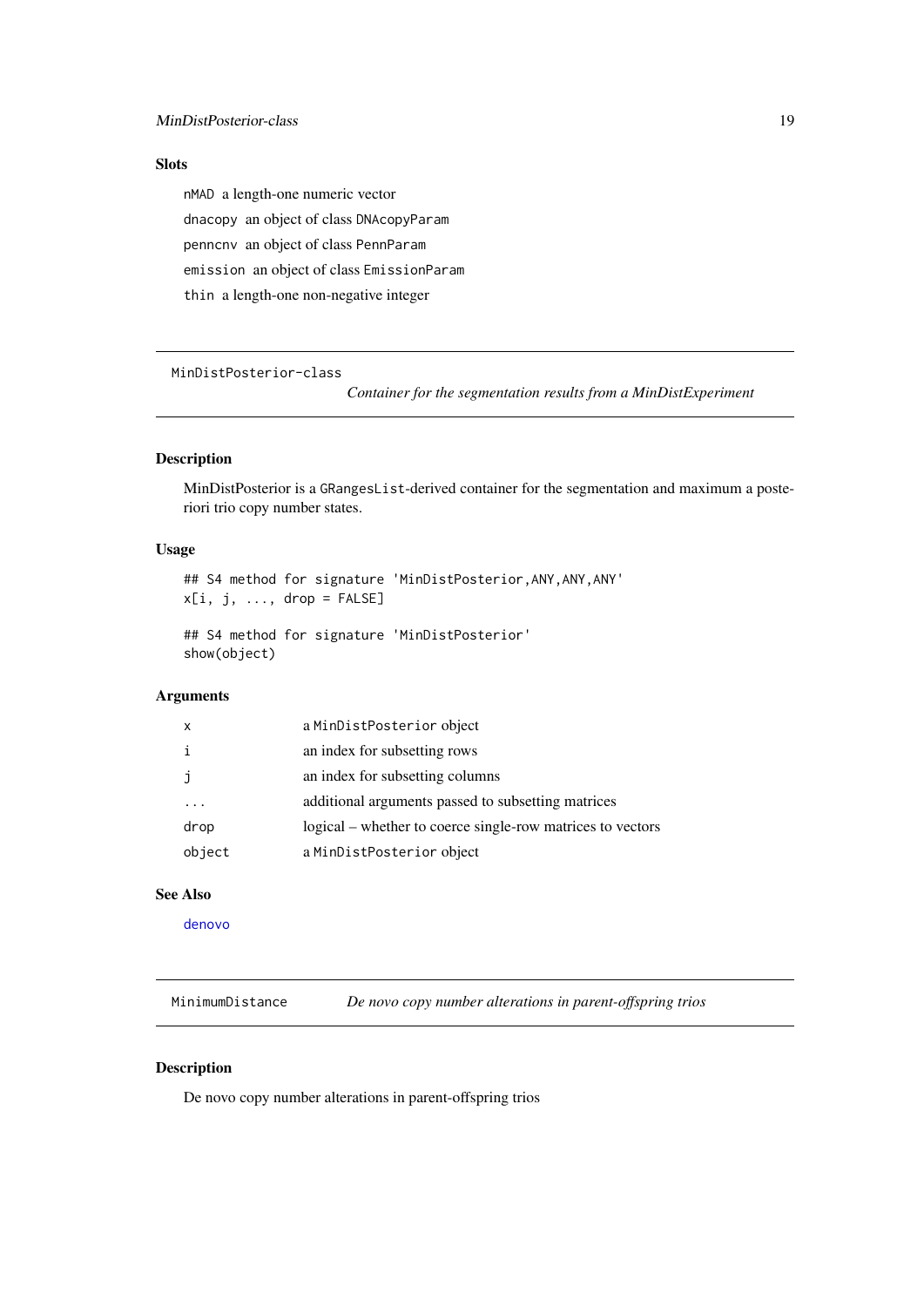<span id="page-19-0"></span>

Setter and getter for number of median absolute deviations the mean minimum distance of a genomic interval is from zero

## Usage

nMAD(object)

nMAD(object) <- value

## Arguments

| object | see showMethods("nMAD")     |
|--------|-----------------------------|
| value  | a length-one numeric vector |

| offspringNames | Deprecated functions and methods |
|----------------|----------------------------------|
|                |                                  |

## Description

These functions will be defunct in a future release.

## Usage

```
offspringNames(object)
```
offspringNames(object) <- value

trios(object)

pedigree(object)

pedigree(object) <- value

| object | see showMethods("offspringNames")           |
|--------|---------------------------------------------|
| value  | a character vector of offspring identifiers |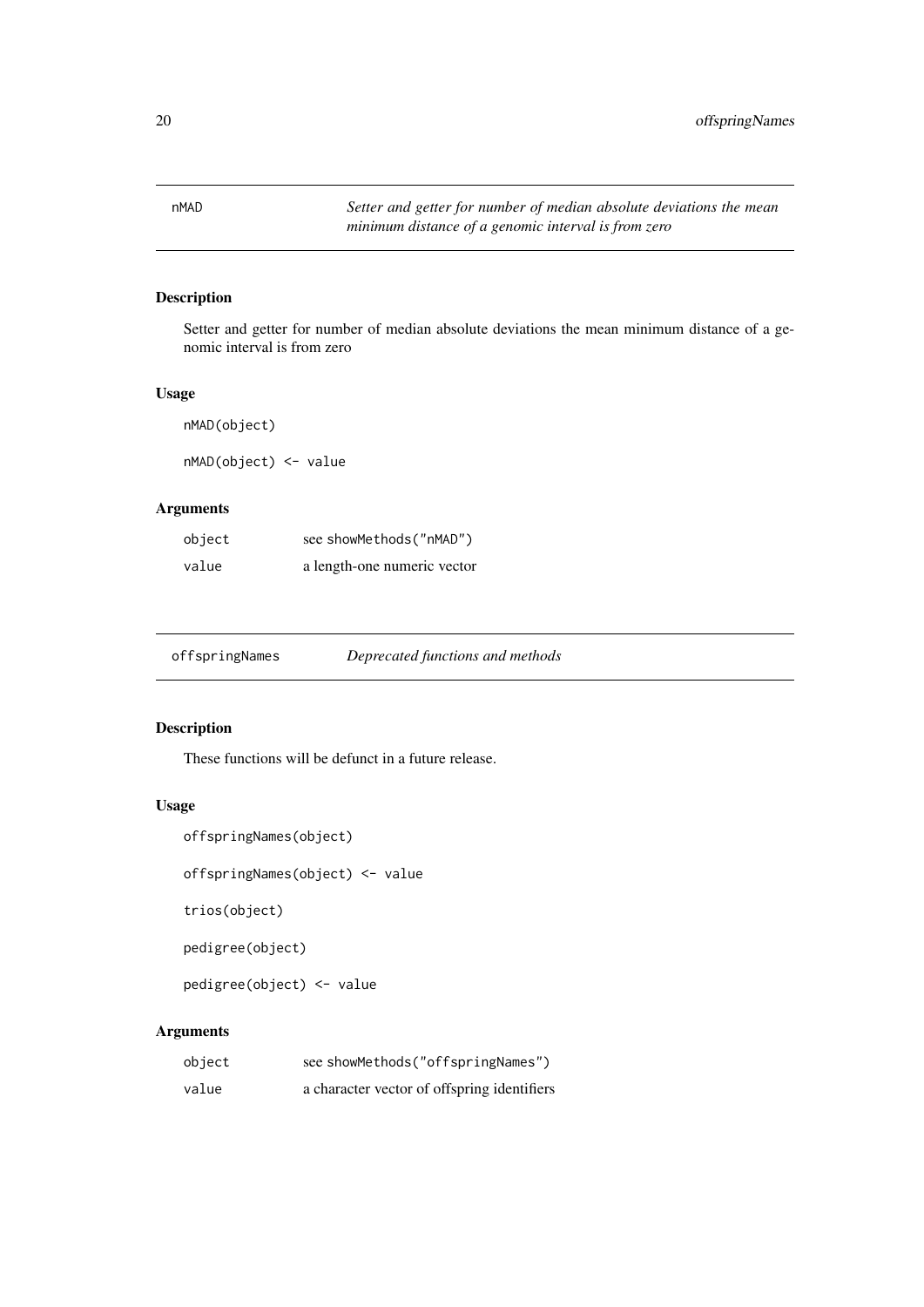<span id="page-20-1"></span><span id="page-20-0"></span>ParentOffspring-class *Object containing the sample identifiers for members in a pedigree*

#### Description

Container for registering sample identifiers with membership in a pedigree. For representing multiple pedigrees, see [ParentOffspringList](#page-21-1).

Accessor for the sample identifiers for the members in a pedigree

## Usage

```
offspring(object)
mother(object)
father(object)
ParentOffspring(id = character(), father = character(),
 mother = character(), offspring = character(),
 parsedPath = character())
## S4 method for signature 'ParentOffspring'
pedigreeName(object)
## S4 method for signature 'ParentOffspring'
father(object)
## S4 method for signature 'ParentOffspring'
mother(object)
## S4 method for signature 'ParentOffspring'
offspring(object)
## S4 method for signature 'ParentOffspring'
show(object)
```
## S4 method for signature 'ParentOffspring' names(x)

| object       | a ParentOffspring object                                                                                                      |
|--------------|-------------------------------------------------------------------------------------------------------------------------------|
| id           | length-one character vector providing a family-level id                                                                       |
| father       | length-one character vector providing sample ids for father                                                                   |
| mother       | length-one character vector providing sample ids for mother                                                                   |
| offspring    | character vector providing sample ids for offspring (can have length greater than<br>one if there is more than one offspring) |
| parsedPath   | character vector providing path to low-level data                                                                             |
| $\mathsf{x}$ | a Parent Offspring object                                                                                                     |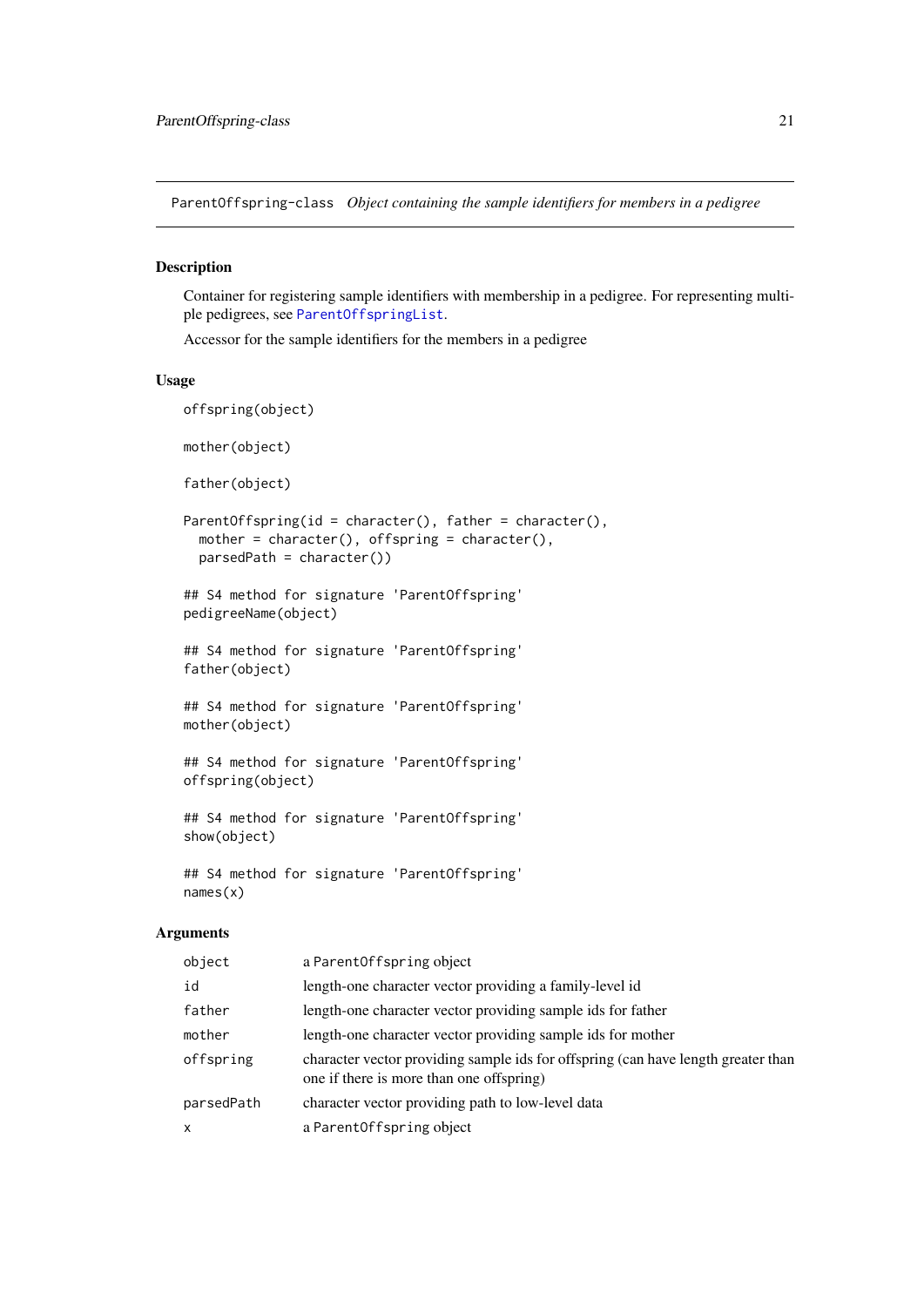## <span id="page-21-0"></span>Slots

id length-one character vector providing a family-level id

father length-one character vector providing sample ids for father

mother length-one character vector providing sample ids for mother

offspring character vector providing sample ids for offspring (can have length greater than one if there is more than one offspring)

parsedPath character vector providing path to parsed files of the marker-level summaries

## See Also

ParentOffspringList-class

#### Examples

ParentOffspring()

<span id="page-21-1"></span>ParentOffspringList-class

*A list of* ParentOffspring *objects*

#### Description

Each element of the list is an element of class [ParentOffspring](#page-20-1).

#### Usage

```
ParentOffspringList(pedigrees = list(), id)
```

```
## S4 method for signature 'ParentOffspringList'
pedigreeName(object)
```

```
## S4 method for signature 'ParentOffspringList'
show(object)
```
## S4 method for signature 'ParentOffspringList,ANY,ANY'  $x[[i, j, ..., drop = FALSE]]$ 

## S4 method for signature 'ParentOffspringList, ANY, ANY, ANY'  $x[i, j, \ldots, drop = FALSE]$ 

```
## S4 method for signature 'ParentOffspringList'
length(x)
```

| pedigrees | a list of ParentOffspring objects |
|-----------|-----------------------------------|
| id        | identifier for a pedigree         |
| object    | a Parent Offspring List object    |
| x         | a Parent Offspring List object    |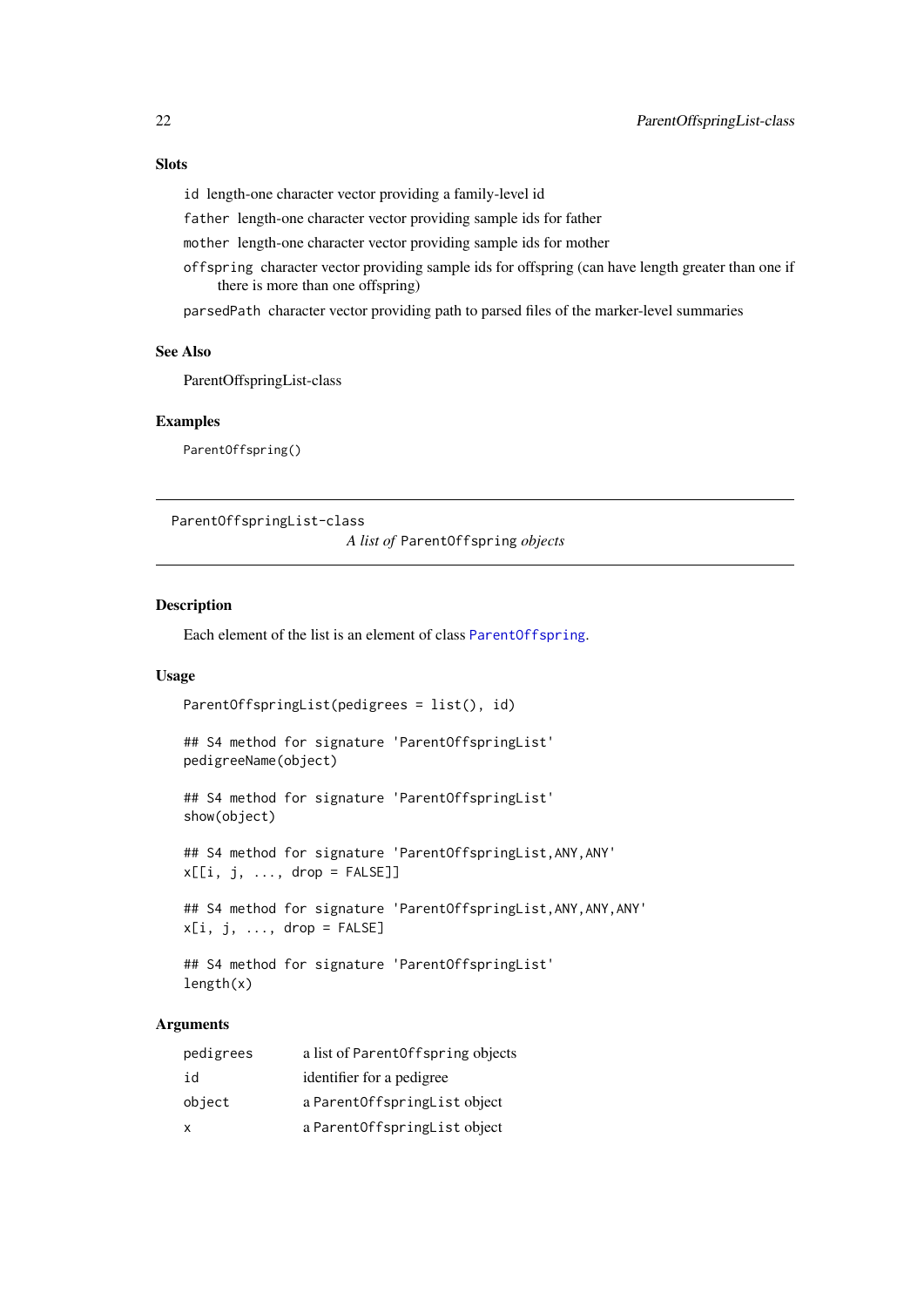#### <span id="page-22-0"></span>Pedigree 23

|      | a numeric vector for subsetting the list (optional) |
|------|-----------------------------------------------------|
| J    | ignored                                             |
|      | ignored                                             |
| drop | ignored                                             |

## Slots

id a character vector of identifiers for the pedigrees. id must have the same length as pedigrees pedigrees A list of ParentOffspring objects.

## Examples

ParentOffspringList()

Pedigree *Deprecated function for constructing an instance of class Pedigree*

## Description

This function is deprecated and will be removed in a future release.

## Usage

```
Pedigree(pedigreeInfo, fatherIds = character(),
  motherIds = character(), offspringIds = character())
```
## Arguments

| pedigreeInfo | a data frame with column names $F'$ (father), $M'$ (mother), and $O'$ (off-<br>spring). Elements of the data. frame are the sample names. |
|--------------|-------------------------------------------------------------------------------------------------------------------------------------------|
| fatherIds    | character vector of identifiers for the father                                                                                            |
| motherIds    | character vector of identifiers for the mother                                                                                            |
| offspringIds | character vector of identifiers for the offspring                                                                                         |

## Examples

Pedigree()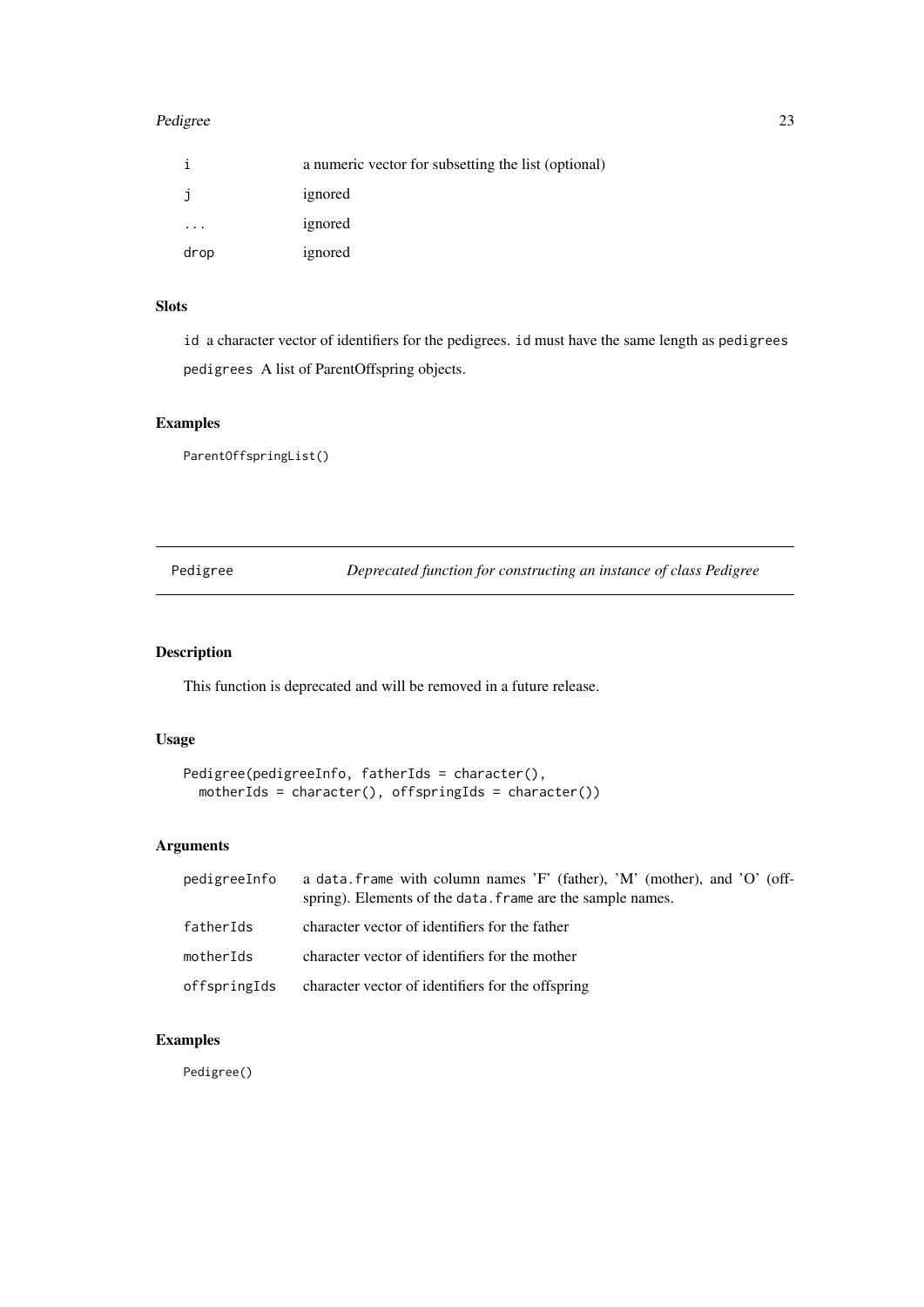<span id="page-23-0"></span>

Deprecated class for storing pedigree data

## Usage

```
## S4 method for signature 'Pedigree'
trios(object)
## S4 method for signature 'Pedigree'
offspringNames(object)
## S4 method for signature 'Pedigree'
show(object)
## S4 method for signature 'Pedigree,ANY,ANY,ANY'
x[i, j, ..., drop = FALSE]## S4 method for signature 'Pedigree'
dim(x)
```
## Arguments

| object | a Pedigree object                          |
|--------|--------------------------------------------|
| х      | a Pedigree object                          |
| i      | a numeric vector for subsetting (optional) |
|        | ignored                                    |
|        | ignored                                    |
| drop   | ignored                                    |

#### Slots

trios a data.frame with colnames 'F', 'M', and 'O' containing sample identifiers for the father (F), mother (M), and offspring (O).

trioIndex a data.frame

<span id="page-23-1"></span>

| pedigreeGrid | Plot the log R ratios and BAFs on a grid given by precomputed view- |
|--------------|---------------------------------------------------------------------|
|              | ports                                                               |

## Description

Plot the log R ratios and BAFs on a grid given by precomputed viewports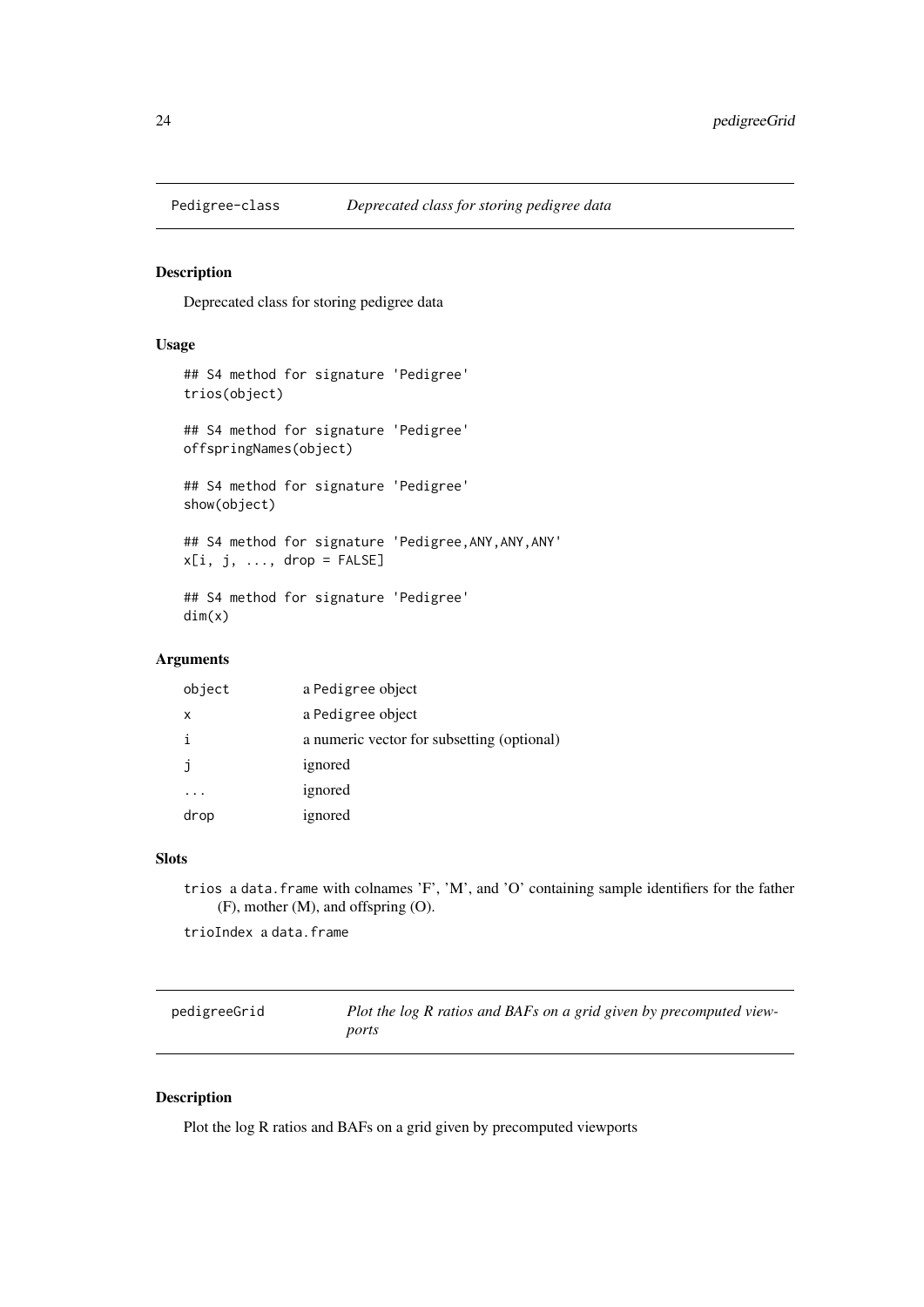#### <span id="page-24-0"></span>pedigreeName 25

#### Usage

pedigreeGrid(g, vps, figs)

#### Arguments

| g          | a MDRanges object                                             |
|------------|---------------------------------------------------------------|
| <b>VDS</b> | a list of viewports. See pedigree Viewports.                  |
| figs       | a list of trellis objects created by the function plotDenovo. |

## See Also

[plotDenovo](#page-26-1) [pedigreeViewports](#page-25-1)

## Examples

```
library(VanillaICE)
require(grid)
##marker-level summaries
data(md_exp)
seqlevels(md_exp, pruning.mode="coarse") <- "chr22"
## segmentation results
data(md_gr)
posteriorCalls <- MAP2(md_exp, md_gr, MinDistParam())
g <- denovoHemizygous(posteriorCalls)
g
vps <- MinimumDistance:::pedigreeViewports()
param <- HmmTrellisParam()
p <- plotDenovo(md_exp, g[1], param)
p <- pedigreeGrid(g=g[1], vps=vps, figs=p)
leg <- mdLegend(g[1])
upViewport(0)
pushViewport(vps[["legend"]])
grid.text(leg, x=unit(0.02, "npc"), y=unit(0.95, "npc"), just=c("left", "top"),
          gp=gpar(cex=0.6, fontfamily="mono"))
##
## combine adjacent denovo hemizygous
##
g2 <- reduce(denovoHemizygous(posteriorCalls), min.gapwidth=500e3)
post <- MAP2(md_exp, g2)
g2 <- denovoHemizygous(post)
p <- plotDenovo(md_exp, g2, param)
p <- pedigreeGrid(g=g2, vps=vps, figs=p)
leg <- mdLegend(g2)
upViewport(0)
pushViewport(vps[["legend"]])
grid.text(leg, x=unit(0.02, "npc"), y=unit(0.95, "npc"), just=c("left", "top"),
          gp=gpar(cex=0.6, fontfamily="mono"))
```
pedigreeName *Accessor for pedigree name*

#### Description

Accessor for pedigree name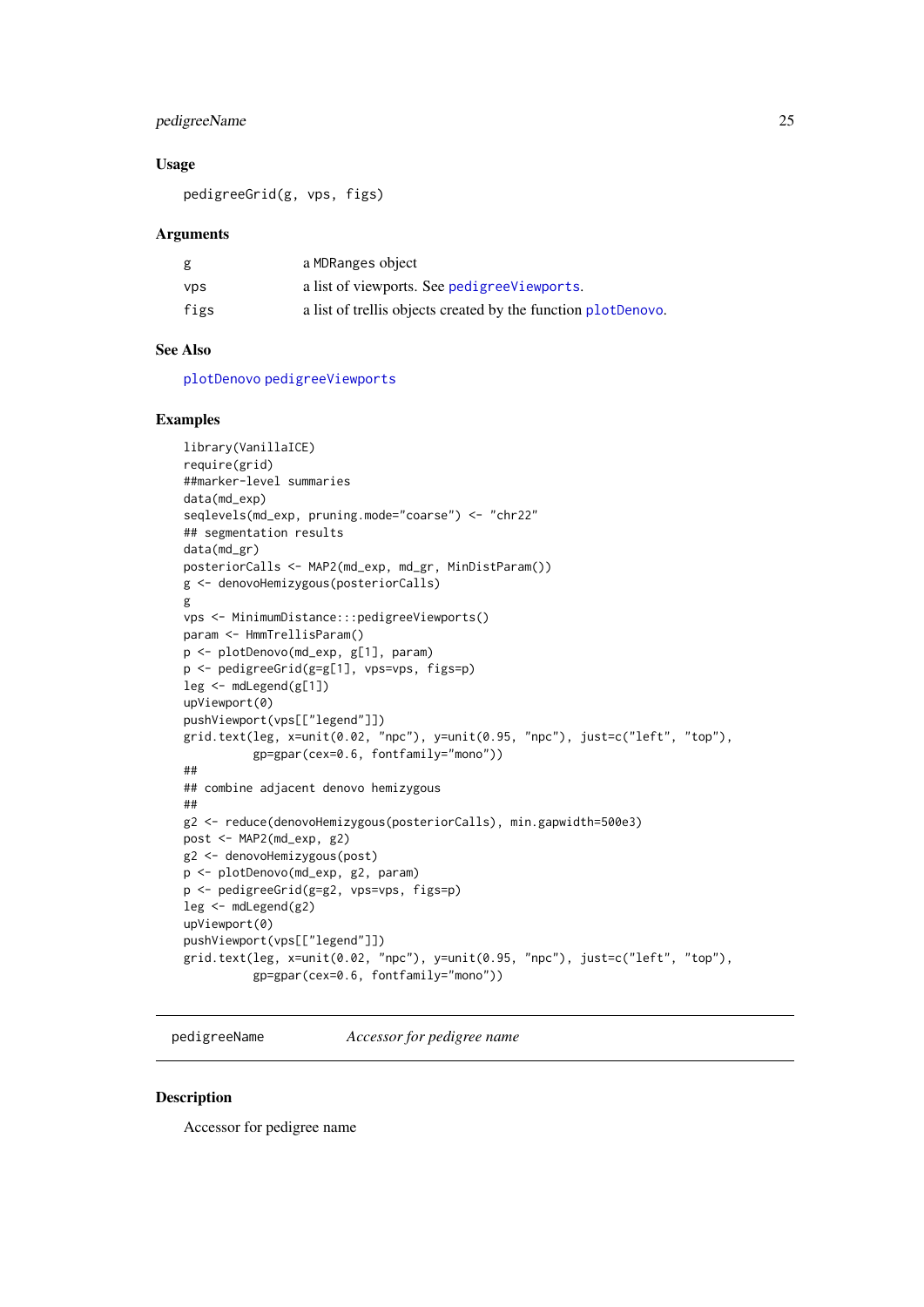## Usage

pedigreeName(object)

#### Arguments

object a ParentOffspring or ParentOffspringList object

## See Also

[ParentOffspring](#page-20-1) [ParentOffspringList](#page-21-1)

<span id="page-25-1"></span>

| pedigreeViewports | Default viewports for plotting log R ratios, BAFs, chromosome idio- |
|-------------------|---------------------------------------------------------------------|
|                   | gram, and a legend for a case-parent trio                           |

## Description

Default viewports for plotting log R ratios, BAFs, chromosome idiogram, and a legend for a caseparent trio

## Usage

pedigreeViewports()

## See Also

[plotDenovo](#page-26-1) [pedigreeGrid](#page-23-1)

#### Examples

```
vps <- pedigreeViewports()
```
PennParam *Constructor for class* PennParam

## Description

Parameters for the PennCNV Hidden Markov model

## Usage

```
PennParam(states, referenceState = "222", prLessLikelyCN = 9e-04,
 prNonMendelian = 1.5e-06, prInitialStateNotDiploid = 4/5,
 prTransitionToNewState = 0.5, tau = 0.01)
## S4 method for signature 'PennParam'
```
show(object)

<span id="page-25-0"></span>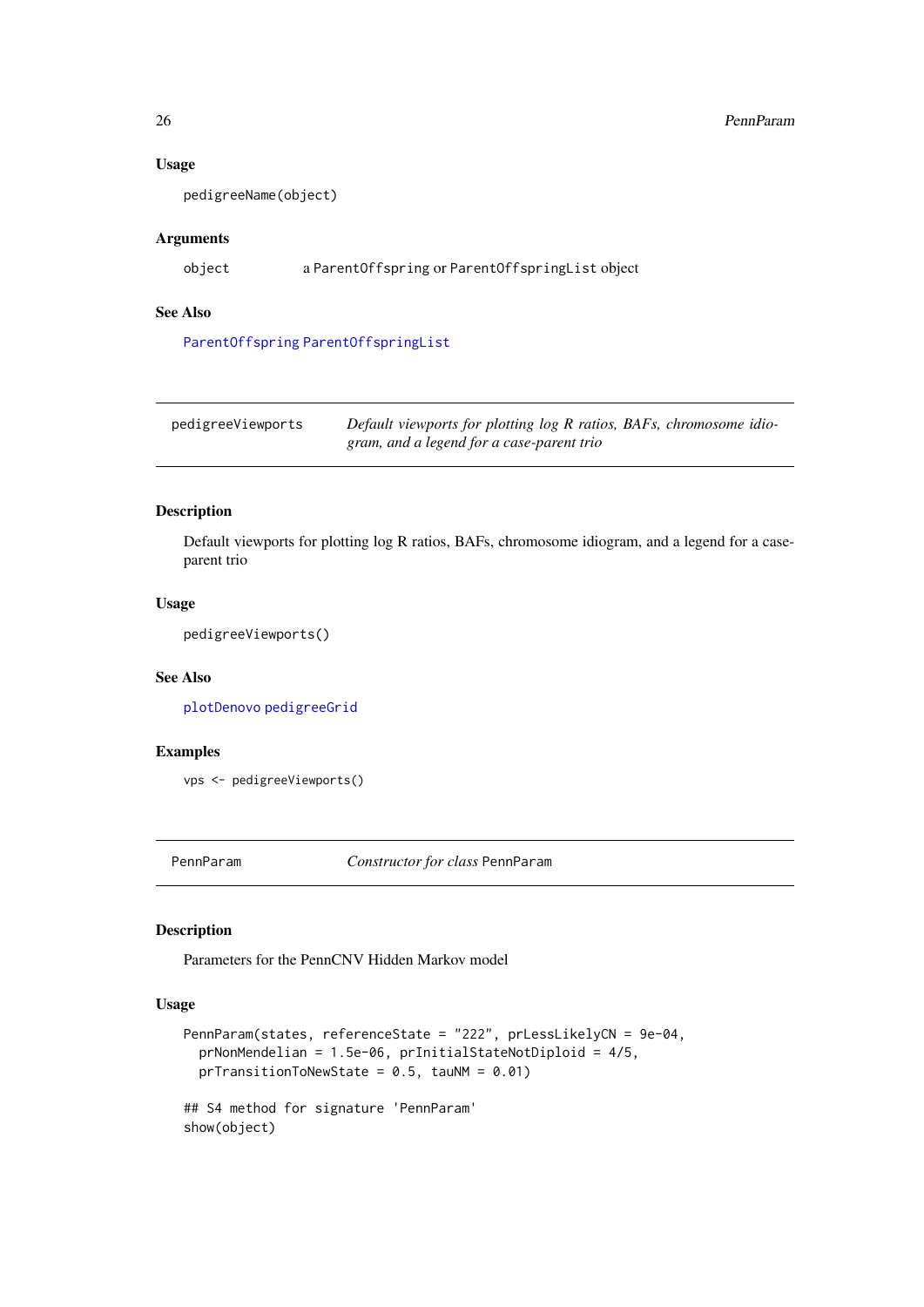## <span id="page-26-0"></span>plotDenovo 27

## Arguments

| states                   | character vector of possible trio states                                                                                                |  |
|--------------------------|-----------------------------------------------------------------------------------------------------------------------------------------|--|
|                          | referenceState the reference (normal) trio copy number state (typically '222')                                                          |  |
|                          | prLessLikelyCN as defined in Wang et al. 2007, this is the probability of the less likely allele-<br>specific copy numbers for the trio |  |
|                          | prNonMendelian the prior probability of a non-Mendelian copy number alteration                                                          |  |
| prInitialStateNotDiploid |                                                                                                                                         |  |
|                          | initial probability for non-diploid states                                                                                              |  |
| prTransitionToNewState   |                                                                                                                                         |  |
|                          | probability of transitioning to a new state                                                                                             |  |
| tauNM                    | probability of transitioning from a Mendelian given previous event was non-<br>Mendelian (and vice versa).                              |  |
| object                   | a PennParam object                                                                                                                      |  |
|                          |                                                                                                                                         |  |

## References

Wang et al., Genome Res. 2007 Nov;17(11):1665-74. PMID: 17921354

<span id="page-26-1"></span>plotDenovo *Plot marker-level summaries for a genomic interval of interest*

## Description

Plot marker-level summaries for a genomic interval of interest

## Usage

plotDenovo(object, g, param)

## S4 method for signature 'MinDistExperiment, MDRanges' plotDenovo(object, g, param)

| object | see showMethods("plotDenovo") |
|--------|-------------------------------|
| g      | a MDRanges object             |
| param  | a HmmTrellisParam object      |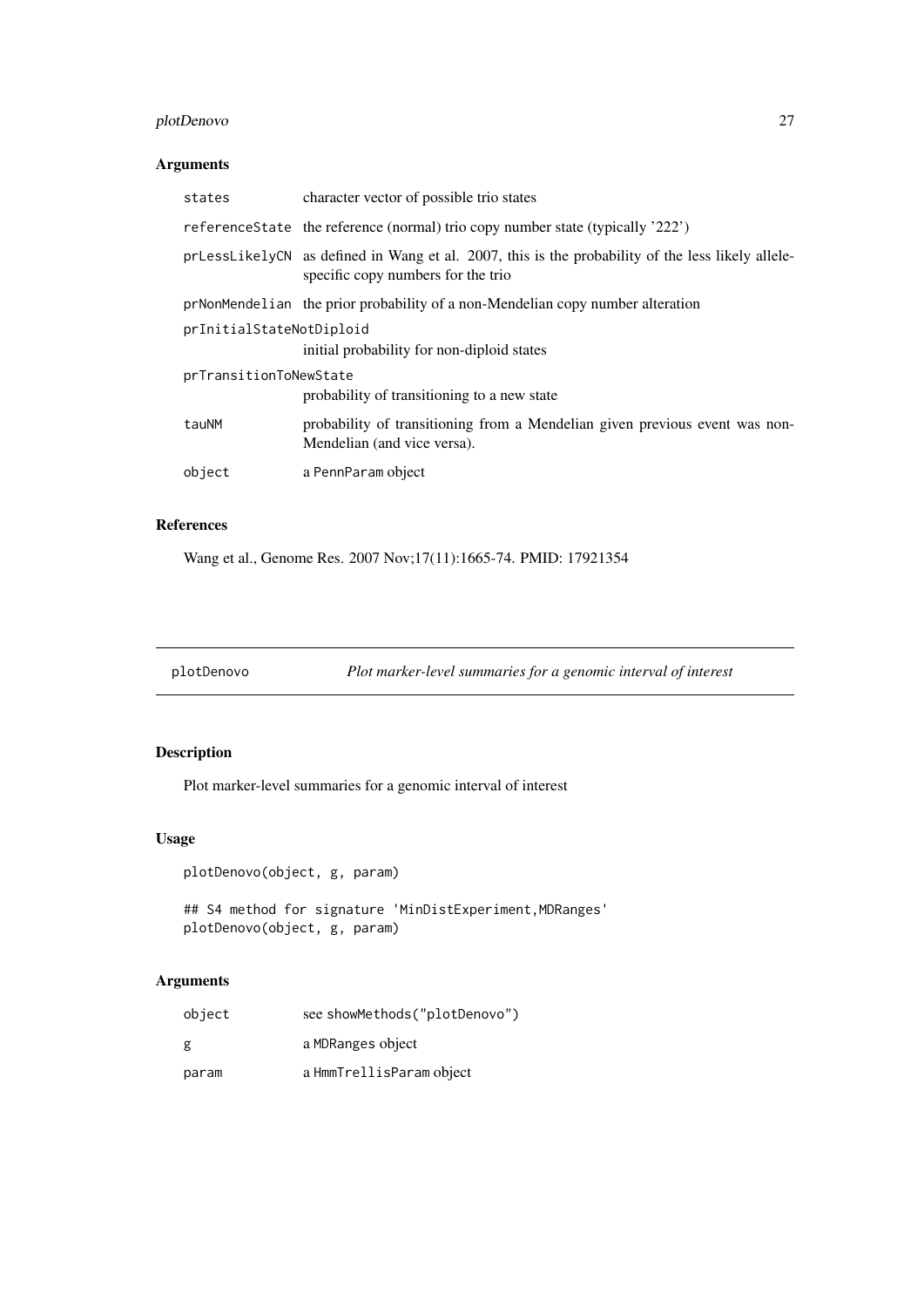<span id="page-27-0"></span>range,ILimit-method *compute the range of an ILimit instance*

## Description

The range method for class ILimit is used internally in MinimumDistance.

#### Usage

```
## S4 method for signature 'ILimit'
range(x, ..., na.rm = FALSE)
```
#### Arguments

| X        | a ILimit object                               |
|----------|-----------------------------------------------|
| $\cdots$ | ignored                                       |
| na.rm    | logical. If TRUE, missing values are removed. |

| segment2 | A wrapper for DNAcopy's segment function |  |
|----------|------------------------------------------|--|
|          |                                          |  |

## Description

Methods for circular binary segmentation.

#### Usage

```
segment2(object, ...)
## S4 method for signature 'TrioSet'
segment2(object, md = NULL, segmentParents = TRUE,
 verbose = TRUE, ...)## S4 method for signature 'matrix'
segment2(object, pos, chrom, id, featureNames, ...)
## S4 method for signature 'ff_matrix'
segment2(object, pos, chrom, id, featureNames, ...)
## S4 method for signature 'arrayORff_array'
segment2(object, pos, chrom, id, featureNames,
 segmentParents = TRUE, verbose = TRUE, ...)
```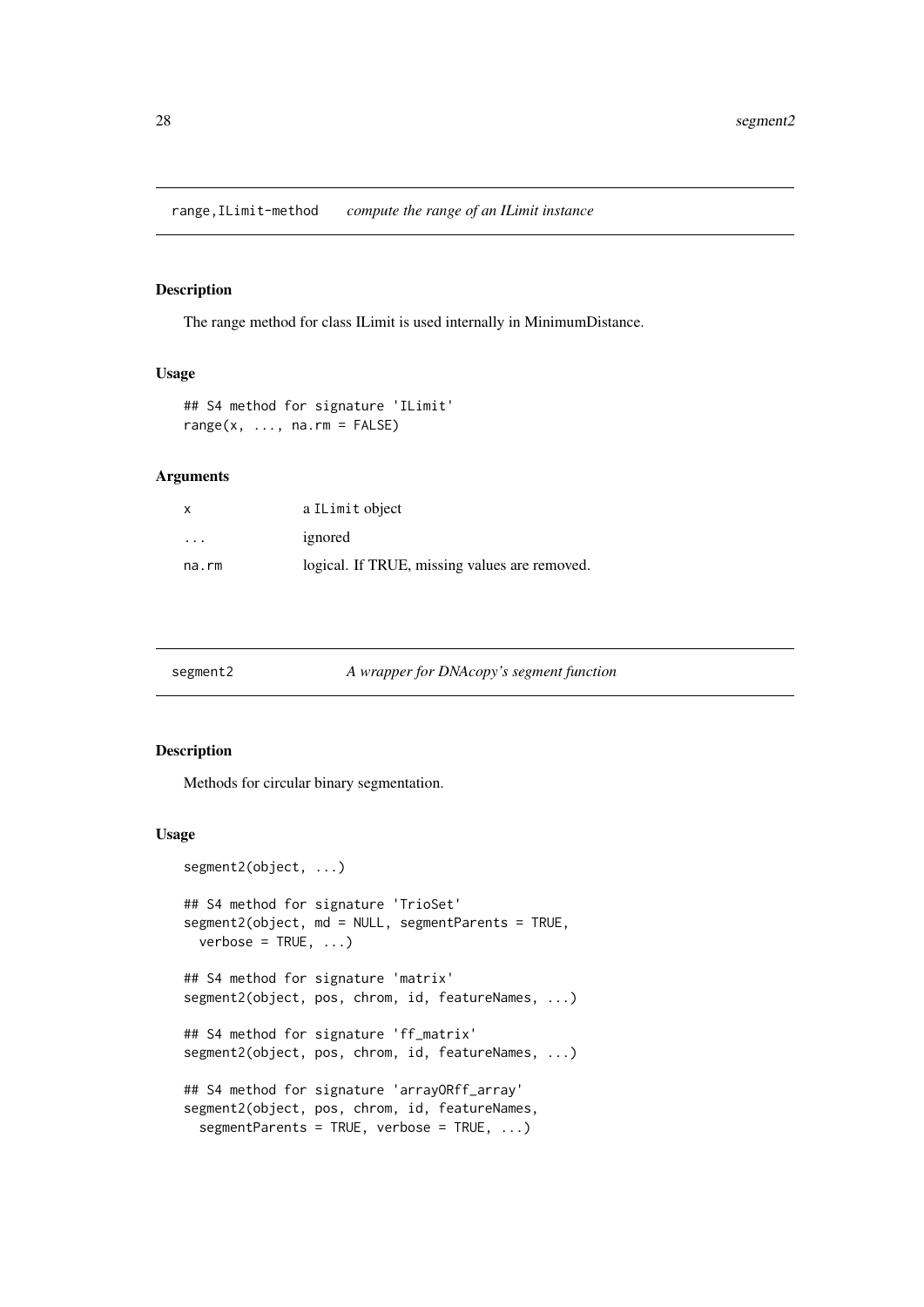#### <span id="page-28-0"></span>TrioSet 29

#### Arguments

| object         | see showMethods{segment2}                                                                          |
|----------------|----------------------------------------------------------------------------------------------------|
| .              | Additional arguments passed to DNAcopy's segment.                                                  |
| md             | a matrix of the minimum distance                                                                   |
| segmentParents | logical. Whether to segment the log R ratios of the parents using circular binary<br>segmentation. |
| verbose        | logical. Whether to display messages that indicate progress.                                       |
| pos            | integer vector of physical position of markers in the genome                                       |
| chrom          | character or integer vector of chromosome names                                                    |
| id             | character vector of trio identifiers for subsetting object                                         |
| featureNames   | character vector specifying marker names for subsetting object                                     |

#### See Also

[segment](#page-0-0) [segment](#page-0-0)

TrioSet *Deprecated constructor for* TrioSet *class*

## Description

The TrioSet class has been deprecated and may be removed in a future release.

## Usage

```
TrioSet(pedigreeData = Pedigree(), sample.sheet, row.names = NULL, lrr,
  baf, featureData, cdfname, drop = TRUE, mindist = NULL,
  genome = c("hg19", "hg18")
```
## Arguments

| pedigreeData | an object of class Pedigree                                                                                                                    |
|--------------|------------------------------------------------------------------------------------------------------------------------------------------------|
| sample.sheet | a data. frame containing metadata on the trios                                                                                                 |
| row.names    | a character vector providing row identifiers for the sample, sheet argument that<br>match the names of the trios in the pedigreeData argument. |
| 1rr          | a matrix of log R ratios                                                                                                                       |
| baf          | a matrix of B allele frequencies                                                                                                               |
| featureData  | a GenomeAnnotatedDataFrame object for the SNPs/nonpolymorphic markers                                                                          |
| cdfname      | character string indicating the annotation package used to extract physical posi-<br>tion and chromosome of markers                            |
| drop         | logical. When FALSE, the dimnames on the log R ratio and BAF arrays is set<br>to NULL                                                          |
| mindist      | can be either NULL or a matrix of the minimum distance                                                                                         |
| genome       | character string providing the UCSC genome build                                                                                               |

## Value

TrioSet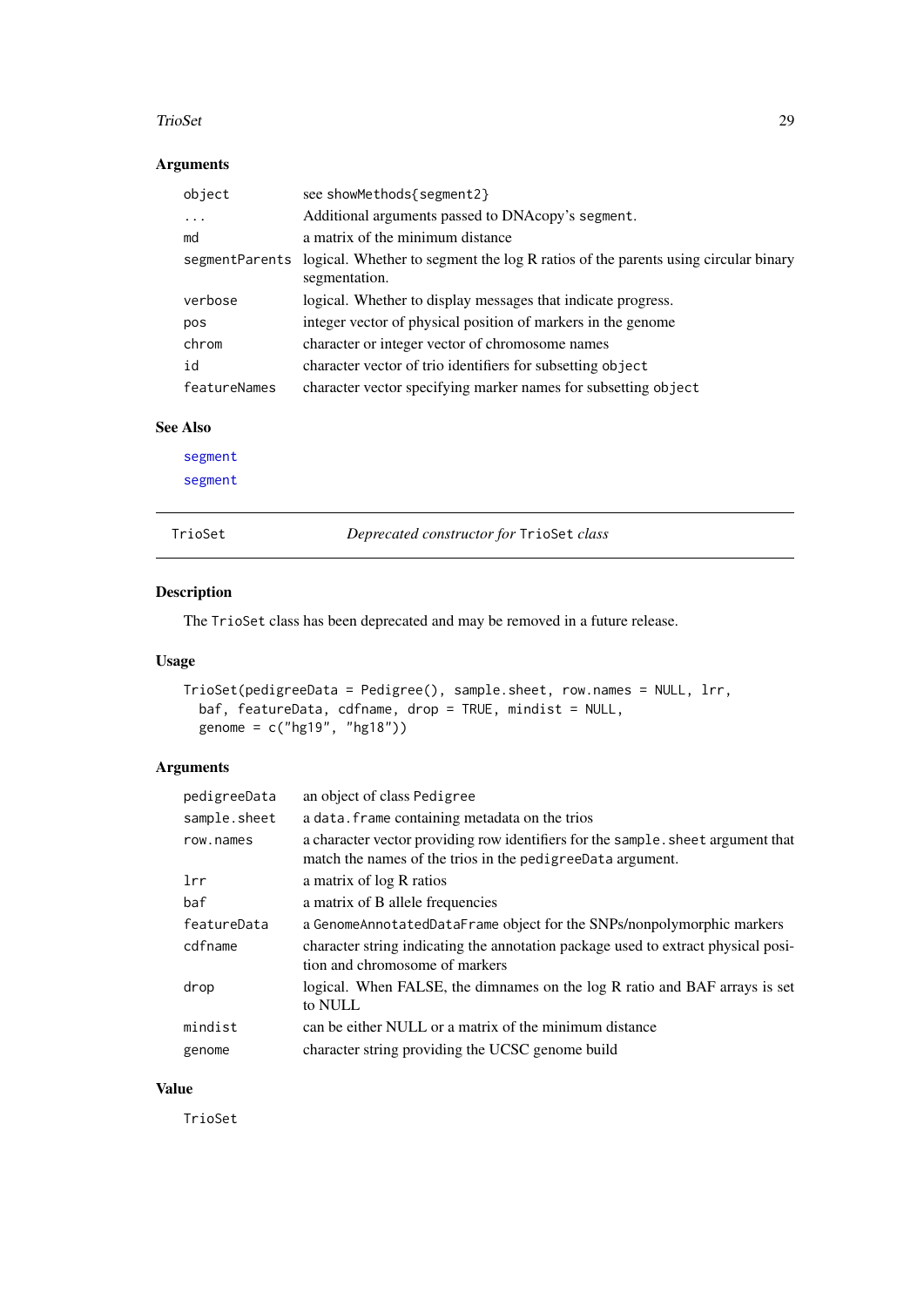<span id="page-29-0"></span>

This class is deprecated and will be defunct in a future release.

## Usage

```
## S4 method for signature 'TrioSet'
pedigree(object)
## S4 method for signature 'TrioSet'
show(object)
## S4 method for signature 'TrioSet'
mindist(object)
## S4 replacement method for signature 'TrioSet,matrix'
mindist(object) <- value
## S4 method for signature 'TrioSet'
dim(x)
## S4 method for signature 'TrioSet'
trios(object)
## S4 method for signature 'TrioSet,ANY,ANY,ANY'
x[i, j, ..., drop = FALSE]## S4 method for signature 'TrioSet,GRanges'
MAP(object, ranges,
  transition_param = TransitionParam(),
 emission_param = EmissionParam(), mdThr = 0.9, ...)
## S4 method for signature 'ff_array,ANY,ANY,ANY'
```
 $x[i, j, ..., drop = FALSE]$ 

| object            | a TrioSet object                                                                           |
|-------------------|--------------------------------------------------------------------------------------------|
| value             | amatrix                                                                                    |
| $\times$          | a TrioSet object                                                                           |
| $\mathbf{i}$      | a numeric vector for subsetting rows (optional)                                            |
| j                 | a numeric vector for subsetting trios (optional)                                           |
| $\cdot\cdot\cdot$ | additional arguments passed to subsetting methods for matrices and data frames             |
| drop              | logical. Whether to simplify matrices to numeric vectors. This should be left as<br>FALSE. |
| ranges            | a GRanges object                                                                           |
|                   |                                                                                            |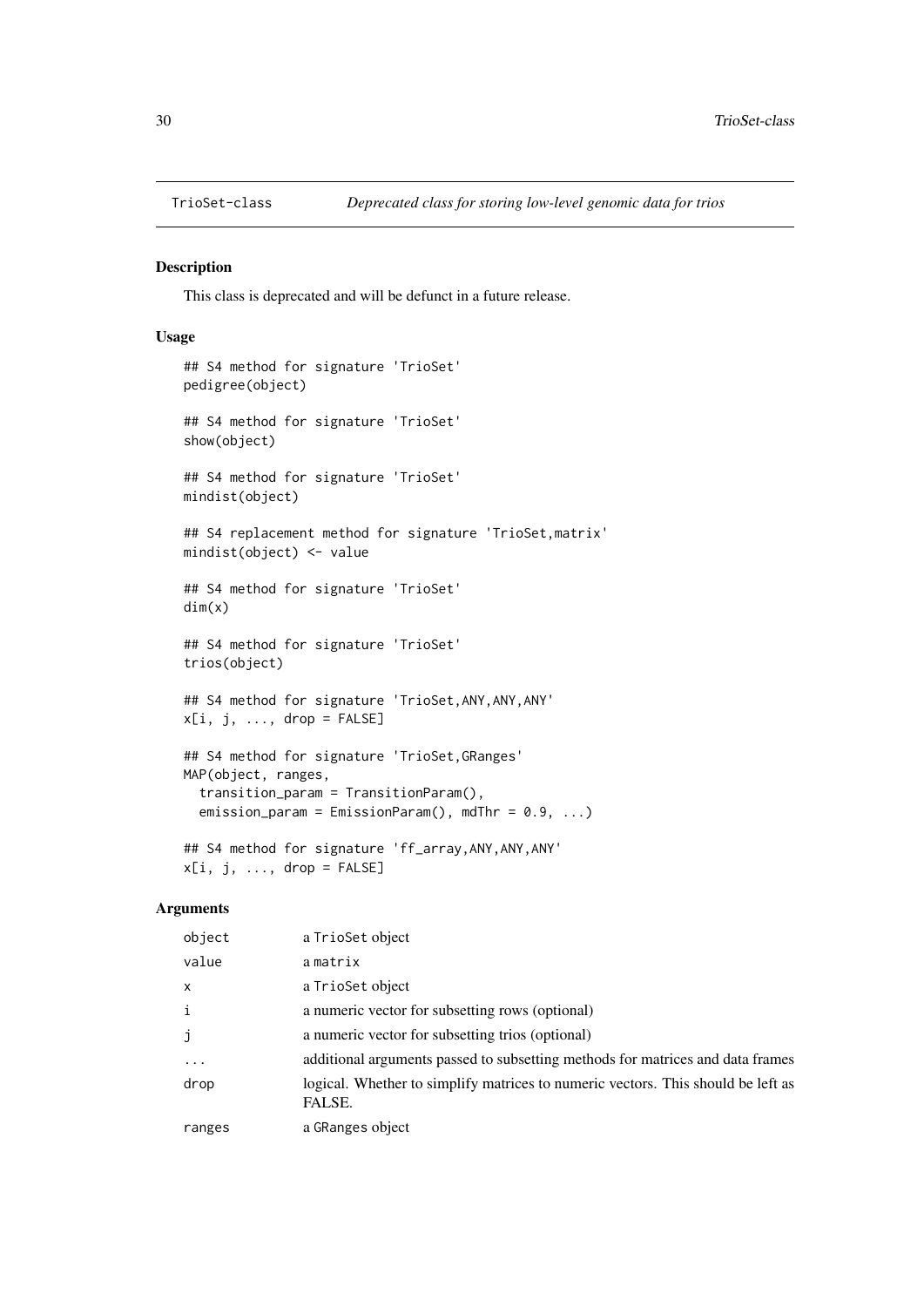#### <span id="page-30-0"></span>TrioSetList 31

| transition_param |                                                                                                                                                                                 |
|------------------|---------------------------------------------------------------------------------------------------------------------------------------------------------------------------------|
|                  | an object of class TransitionParam                                                                                                                                              |
|                  | emission_param an object of class EmissionParam                                                                                                                                 |
| mdThr            | the minimum absolute value of the minimum distance segment mean. Segments<br>with means below mdThr in absolute value will not be called as they are unlikely<br>to be de novo. |

## **Slots**

fatherPhenoData AnnotatedDataFrame containing covariates for the father

motherPhenoData AnnotatedDataFrame containing covariates for the mother

pedigree an object of class Pedigree

mindist a numeric matrix of the minimum distance for each trio, or NULL

TrioSetList *Constructor for* TrioSetList *class*

## Description

The TrioSetList class has been deprecated and may be removed in a future release. Use MinDistExperiment instead.

## Usage

```
TrioSetList(chromosome = integer(), pedigreeData = Pedigree(),
  sample.sheet, row.names = NULL, lrr, baf, featureData, cdfname,
 ffname = "", genome)
```

| chromosome   | integer vector of chromosome names                   |
|--------------|------------------------------------------------------|
| pedigreeData | a Pedigree object                                    |
| sample.sheet | a data. frame containing sample covariates           |
| row.names    | a character vector                                   |
| 1rr          | a matrix of log R ratios                             |
| baf          | a matrix of B allele frequencies                     |
| featureData  | a GenomeAnnotatedDataFrame                           |
| cdfname      | a character string indicating the annotation package |
| ffname       | prefix for ff-filenames                              |
| genome       | character string indicating genome build             |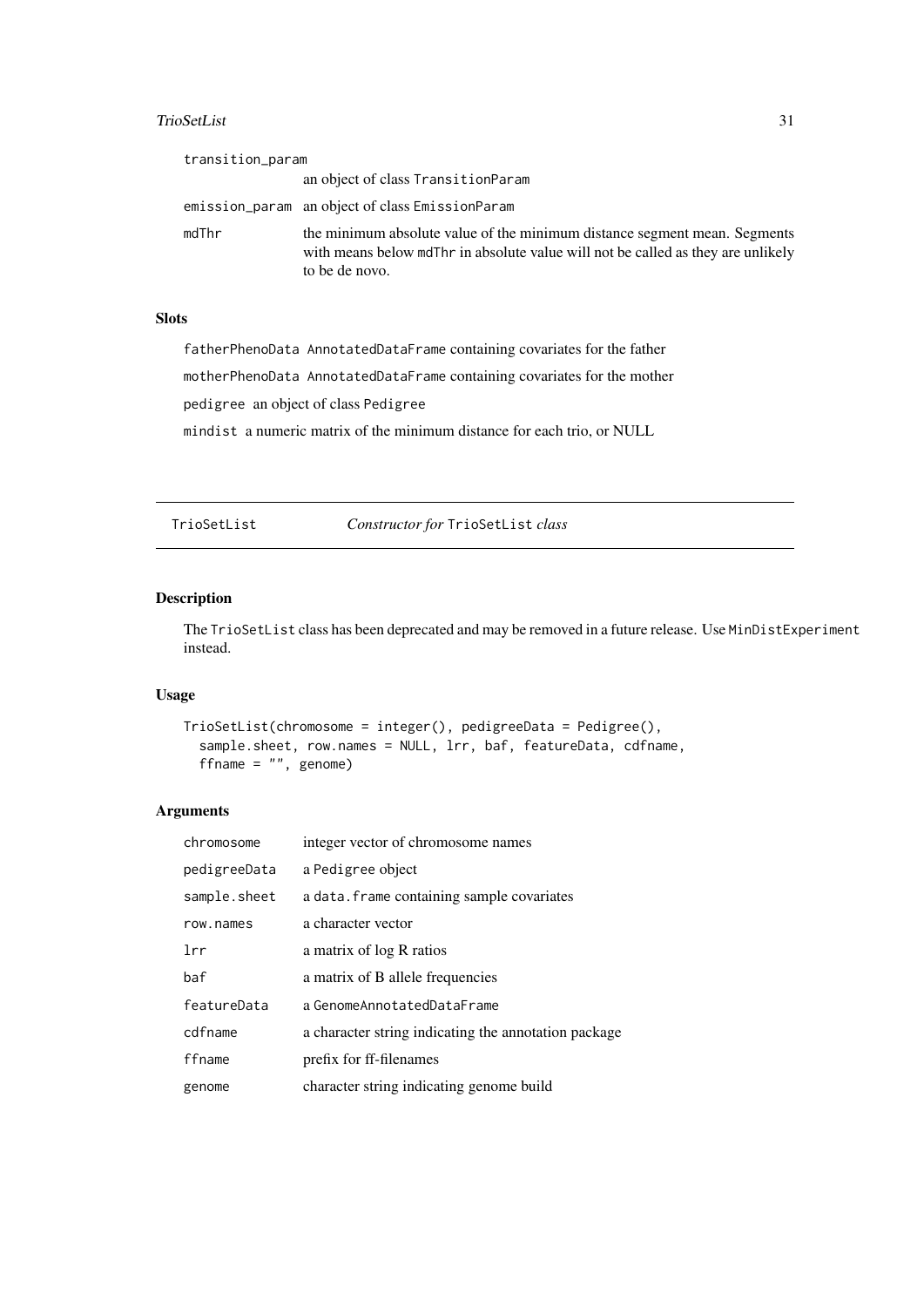<span id="page-31-1"></span><span id="page-31-0"></span>TrioSetList-class *Deprecated class for storing low-level genomic data for trios*

#### Description

This class is deprecated and will be defunct in a future release.

#### Usage

```
## S4 method for signature 'TrioSetList, RangedSummarizedExperiment'
coerce(from, to)
## S4 method for signature 'TrioSetList'
pedigree(object)
## S4 method for signature 'TrioSetList'
trios(object)
## S4 method for signature 'TrioSetList'
offspringNames(object)
## S4 method for signature 'TrioSetList,ANY,ANY,ANY'
x[i, j, ..., drop = FALSE]## S4 method for signature 'TrioSetList,ANY,ANY'
x[[i, j, ..., exact = TRUE]]## S4 method for signature 'TrioSetList'
show(object)
## S4 method for signature 'TrioSetList'
length(x)
## S4 method for signature 'TrioSetList'
x$name
## S4 method for signature 'TrioSetList, GRanges'
MAP(object, ranges, id, TAUP = 1e+10,
  tauMAX = 1 - 5e-08, cnStates = c(-2, -0.4, 0, 0, 0.4, 1),
 pr.nonmendelian = 1.5e-06, mdThr = 0.9, ...## S4 method for signature 'TrioSetList'
segment2(object, md = NULL,
  segmentParents = TRUE, verbose = TRUE, ...)
## S4 method for signature 'list'
segment2(object, pos, chrom, id = NULL, featureNames,
  segmentParents = TRUE, verbose = TRUE, genome, ...)
```
## Arguments

from a TrioSetList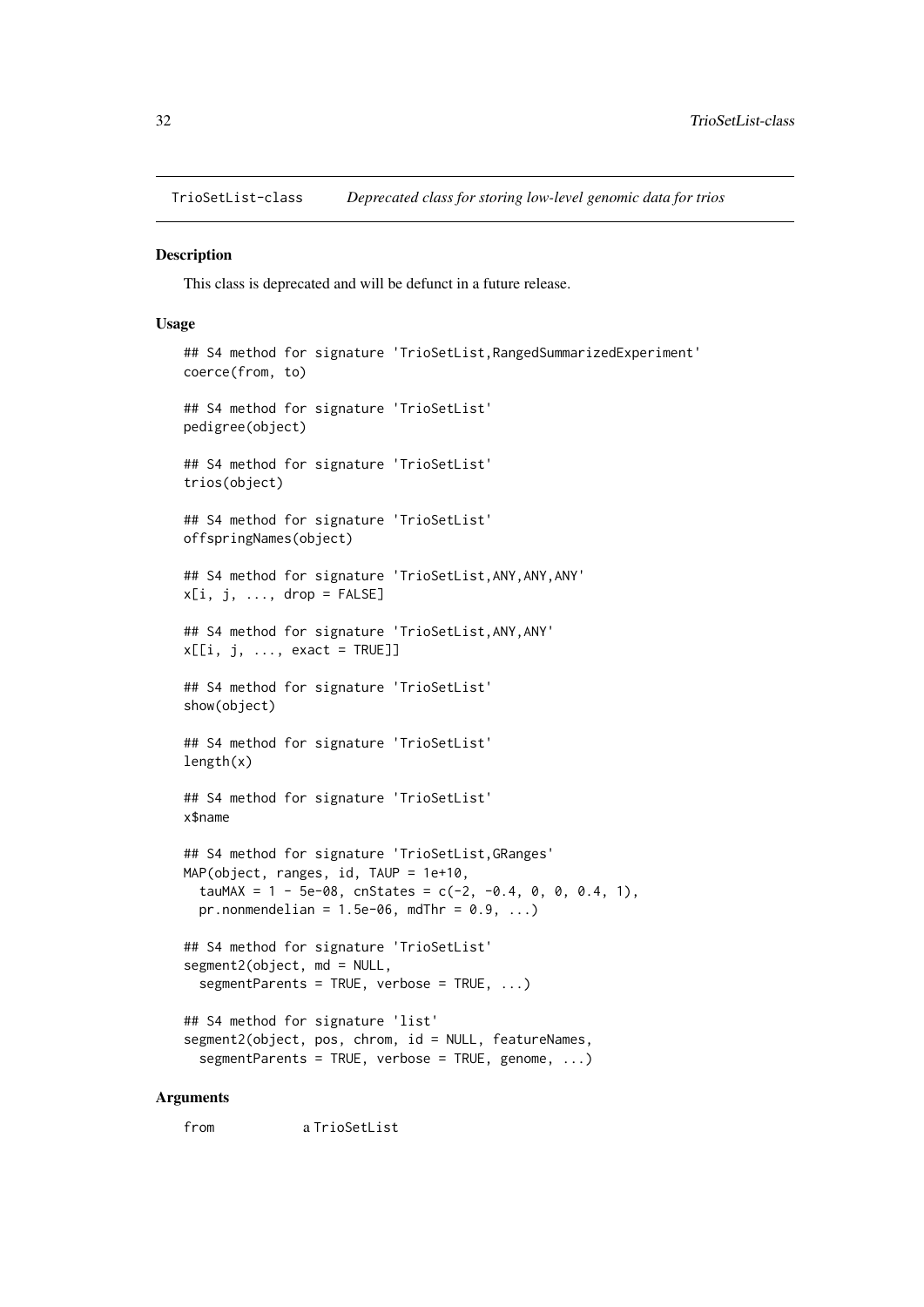| to              | a RangedSummarizedExperiment                                                                                                                                     |
|-----------------|------------------------------------------------------------------------------------------------------------------------------------------------------------------|
| object          | a TrioSetList object                                                                                                                                             |
| х               | a TrioSetList                                                                                                                                                    |
| i               | a numeric vector for subsetting the chromosomes (optional)                                                                                                       |
| Ĵ               | a numeric vector for subsetting trios (optional)                                                                                                                 |
| .               | additional arguments passed to subsetting methods for matrices and data frames                                                                                   |
| drop            | logical. Whether to simplify matrices to numeric vectors. This should be left as<br>FALSE.                                                                       |
| exact           | ignored                                                                                                                                                          |
| name            | character string of a variable name in the phenoData                                                                                                             |
| ranges          | a GRanges object                                                                                                                                                 |
| id              | a character vector of trio identifiers                                                                                                                           |
| <b>TAUP</b>     | length-one numeric vector. Larger values decrease the probability of transition-<br>ing to an different state.                                                   |
| tauMAX          | the maximum allowed transition probability                                                                                                                       |
| cnStates        | a length-six numeric vector profiving initial values for the mean copy number<br>for each of the 6 states                                                        |
| pr.nonmendelian |                                                                                                                                                                  |
|                 | a length-one numeric vector indicating the probability of a non-Mendelian copy<br>number alteration in the offspring                                             |
| mdThr           | a length-one numeric vector indicating the minimum value of the mean min-<br>imum distance. Segments with absolute mean value less than mdThr are not<br>called. |
| md              | a list of minimum distance matrices. Length of list should be the same as the<br>length of the TrioSetList object.                                               |
|                 | segmentParents logical. Whether to segment the parental log R ratios.                                                                                            |
| verbose         | logical. Whether to display messages indicating progress.                                                                                                        |
| pos             | a list of the genomic positions (integers)                                                                                                                       |
| chrom           | list of chromosome names                                                                                                                                         |
| featureNames    | a list of the marker names                                                                                                                                       |
| genome          | a character vector indicating the UCSC genome build used for the annotation<br>(i.e., 'hg $18'$ or 'hg $19'$ ).                                                  |

## Slots

fatherPhenoData AnnotatedDataFrame containing covariates for the father motherPhenoData AnnotatedDataFrame containing covariates for the mother pedigree an object of class Pedigree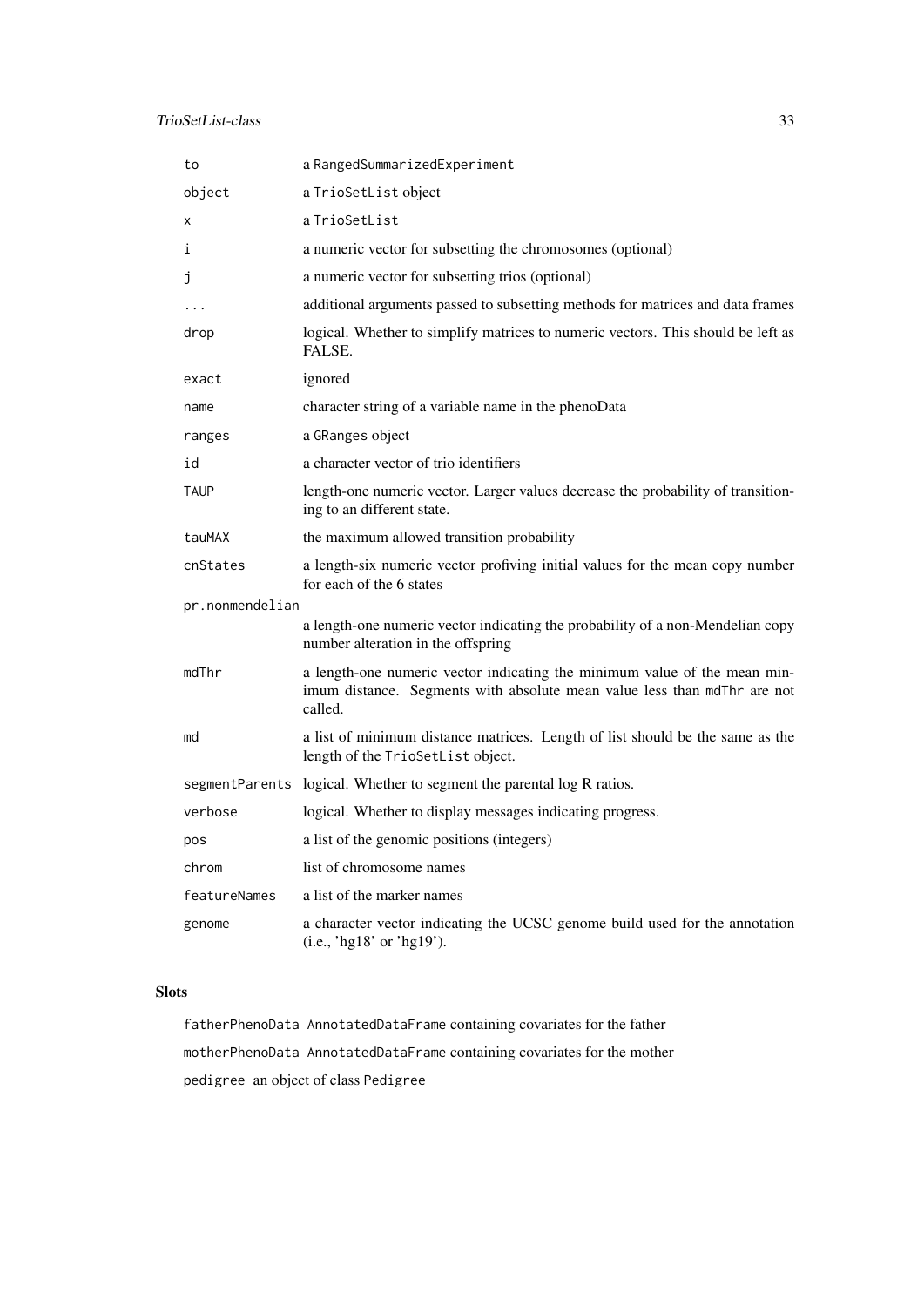<span id="page-33-0"></span>

The TrioSetListLD constructor uses ff objects to handle large datasets. This function is defunct. Use MinDistExperiment instead.

## Usage

```
TrioSetListLD(path, fnames, ext = "", samplesheet, row.names,
  pedigreeData, featureData, annotationPkg, outdir = ldPath(),
  ffprefix = ", genome = c("hg19", "hg18"))
```
## Arguments

| path          | Path to plain-text files containing log R ratios and B allele frequencies. Files<br>should contain data for a single sample.                                                                  |
|---------------|-----------------------------------------------------------------------------------------------------------------------------------------------------------------------------------------------|
| fnames        | Character string providing filenames.                                                                                                                                                         |
| ext           | Character string indicating whether the fnames has a file extension (e.g., ".txt")                                                                                                            |
| samplesheet   | (Optional) data. frame containing phenotypic / experimental covariates on the<br>samples. Note that if samplesheet is provided, row.names must be specified.                                  |
| row.names     | Character vector indicating the sample id for each row in sample sheet. row.names<br>should be unique and, ideally, correspond to fnames                                                      |
| pedigreeData  | An object of class Pedigree.                                                                                                                                                                  |
| featureData   | A GenomeAnnotatedDataFrame                                                                                                                                                                    |
| annotationPkg | Character string indicating the annotation package used to extract information<br>on the features (chromosome, physical position, and whether the feature is poly-<br>morphic ('isSnp')).     |
| outdir        | Character string indicating the path for storing ff objects. Ignored if the ff<br>package is not loaded.                                                                                      |
| ffprefix      | Character string indicating the prefix used to name ff objects. Ignored if the ff<br>package is not loaded.                                                                                   |
| genome        | character string indicating UCSC genome build. Only "hg19" is allowed for<br>annotation packages that support a single build. Supported builds for most plat-<br>forms are "hg18" and "hg19". |
|               |                                                                                                                                                                                               |

## Value

A TrioSetList object

#### See Also

[TrioSetList](#page-31-1)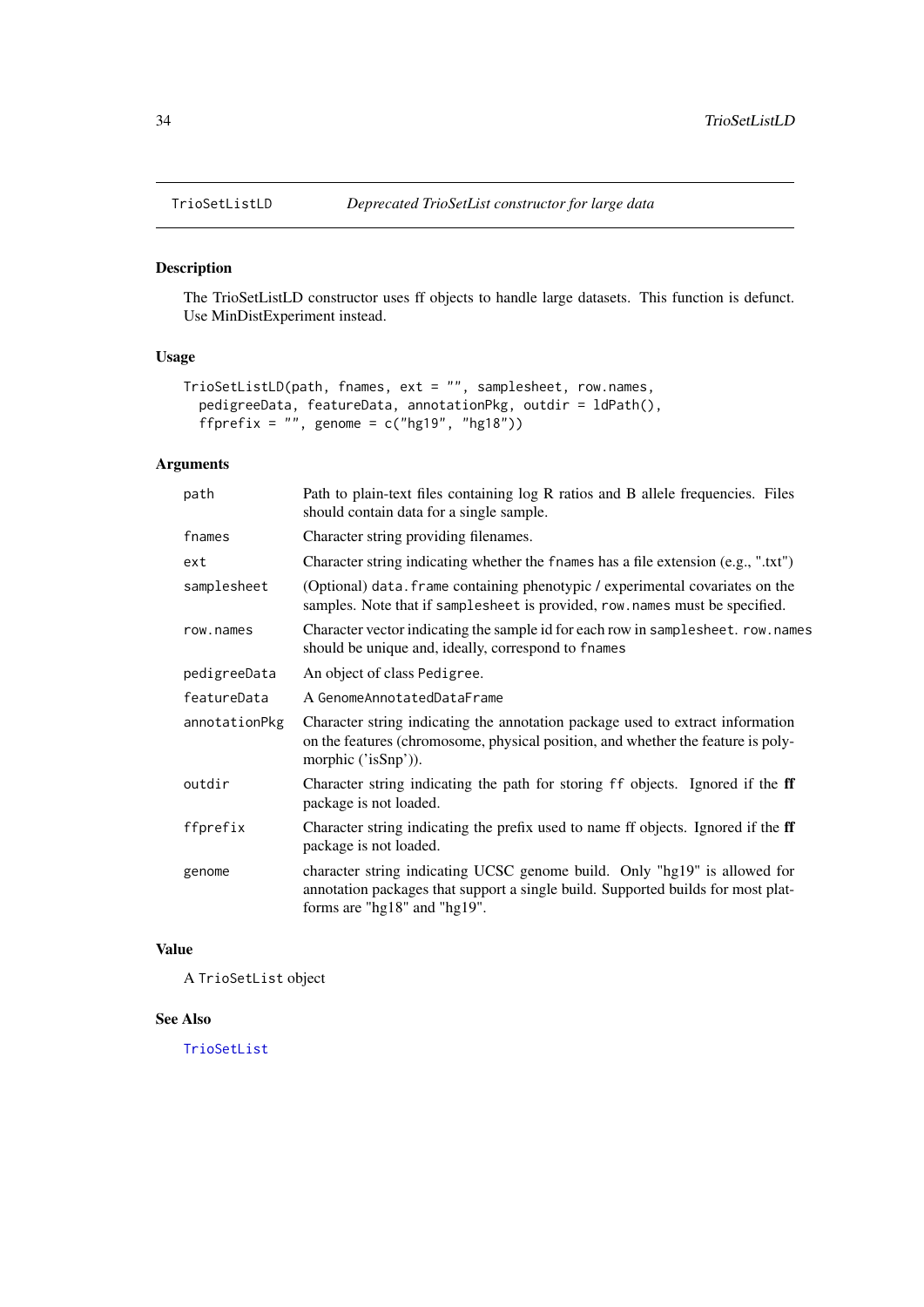# <span id="page-34-0"></span>Index

[,MinDistExperiment,ANY,ANY,ANY-method *(*MinDistExperiment-class*)*, [14](#page-13-0) [,MinDistPosterior,ANY,ANY,ANY-method *(*MinDistPosterior-class*)*, [19](#page-18-0) [,ParentOffspringList,ANY,ANY,ANY-method *(*ParentOffspringList-class*)*, [22](#page-21-0) [,ParentOffspringList,ANY-method *(*ParentOffspringList-class*)*, [22](#page-21-0) [,Pedigree,ANY,ANY,ANY-method *(*Pedigree-class*)*, [24](#page-23-0) [,Pedigree,ANY-method *(*Pedigree-class*)*, [24](#page-23-0) [,TrioSet,ANY,ANY,ANY-method *(*TrioSet-class*)*, [30](#page-29-0) [,TrioSet,ANY-method *(*TrioSet-class*)*, [30](#page-29-0) [,TrioSetList,ANY,ANY,ANY-method *(*TrioSetList-class*)*, [32](#page-31-0) [,TrioSetList,ANY-method *(*TrioSetList-class*)*, [32](#page-31-0) [,ff\_array,ANY,ANY,ANY-method *(*TrioSet-class*)*, [30](#page-29-0) [,ff\_array,ANY-method *(*TrioSet-class*)*, [30](#page-29-0) [[,ParentOffspringList,ANY,ANY-method *(*ParentOffspringList-class*)*, [22](#page-21-0) [[,TrioSetList,ANY,ANY-method *(*TrioSetList-class*)*, [32](#page-31-0) \$,TrioSetList-method *(*TrioSetList-class*)*, [32](#page-31-0)

acf, *[3](#page-2-0)* acf2, [3](#page-2-0)

calculateMindist, [3](#page-2-0) calculateMindist,arrayORff\_array-method *(*calculateMindist*)*, [3](#page-2-0) calculateMindist,list-method *(*calculateMindist*)*, [3](#page-2-0) calculateMindist,matrix-method *(*calculateMindist*)*, [3](#page-2-0) calculateMindist,TrioSet-method *(*calculateMindist*)*, [3](#page-2-0) calculateMindist,TrioSetList-method *(*calculateMindist*)*, [3](#page-2-0)

coerce, [4](#page-3-0) coerce,TrioSet,data.frame-method *(*coerce*)*, [4](#page-3-0) coerce,TrioSet,TrioSetList-method *(*coerce*)*, [4](#page-3-0) coerce,TrioSetList,RangedSummarizedExperiment-method *(*TrioSetList-class*)*, [32](#page-31-0) denovo, *[19](#page-18-0)*

denovo *(*denovoHemizygous*)*, [5](#page-4-0) denovo,MinDistPosterior-method *(*denovoHemizygous*)*, [5](#page-4-0) denovoDuplication *(*denovoHemizygous*)*, [5](#page-4-0) denovoDuplication,MinDistPosterior-method *(*denovoHemizygous*)*, [5](#page-4-0) denovoHemizygous, [5](#page-4-0) denovoHemizygous,MinDistPosterior-method *(*denovoHemizygous*)*, [5](#page-4-0) denovoHomozygous *(*denovoHemizygous*)*, [5](#page-4-0) denovoHomozygous,MinDistPosterior-method *(*denovoHemizygous*)*, [5](#page-4-0) dim,Pedigree-method *(*Pedigree-class*)*, [24](#page-23-0) dim,TrioSet-method *(*TrioSet-class*)*, [30](#page-29-0) DNAcopyParam, [6](#page-5-0)

#### exampleTrioSetList, [6](#page-5-0)

```
father (ParentOffspring-class), 21
father,MinDistExperiment-method
        (MinDistExperiment-class), 14
father, MinDistGRanges-method
        (MinDistGRanges-class), 16
father,ParentOffspring-method
        (ParentOffspring-class), 21
father,RangedSummarizedExperiment-method
        (MinDistExperiment-class), 14
filterExperiment, 7
filterExperiment,MinDistExperiment,GRanges-method
        (filterExperiment), 7
filterExperiment,MinDistExperiment,GRangesList-method
        (filterExperiment), 7
filterExperiment,MinDistExperiment,MinDistGRanges-metho
        (filterExperiment), 7
FilterParamMD, 7
```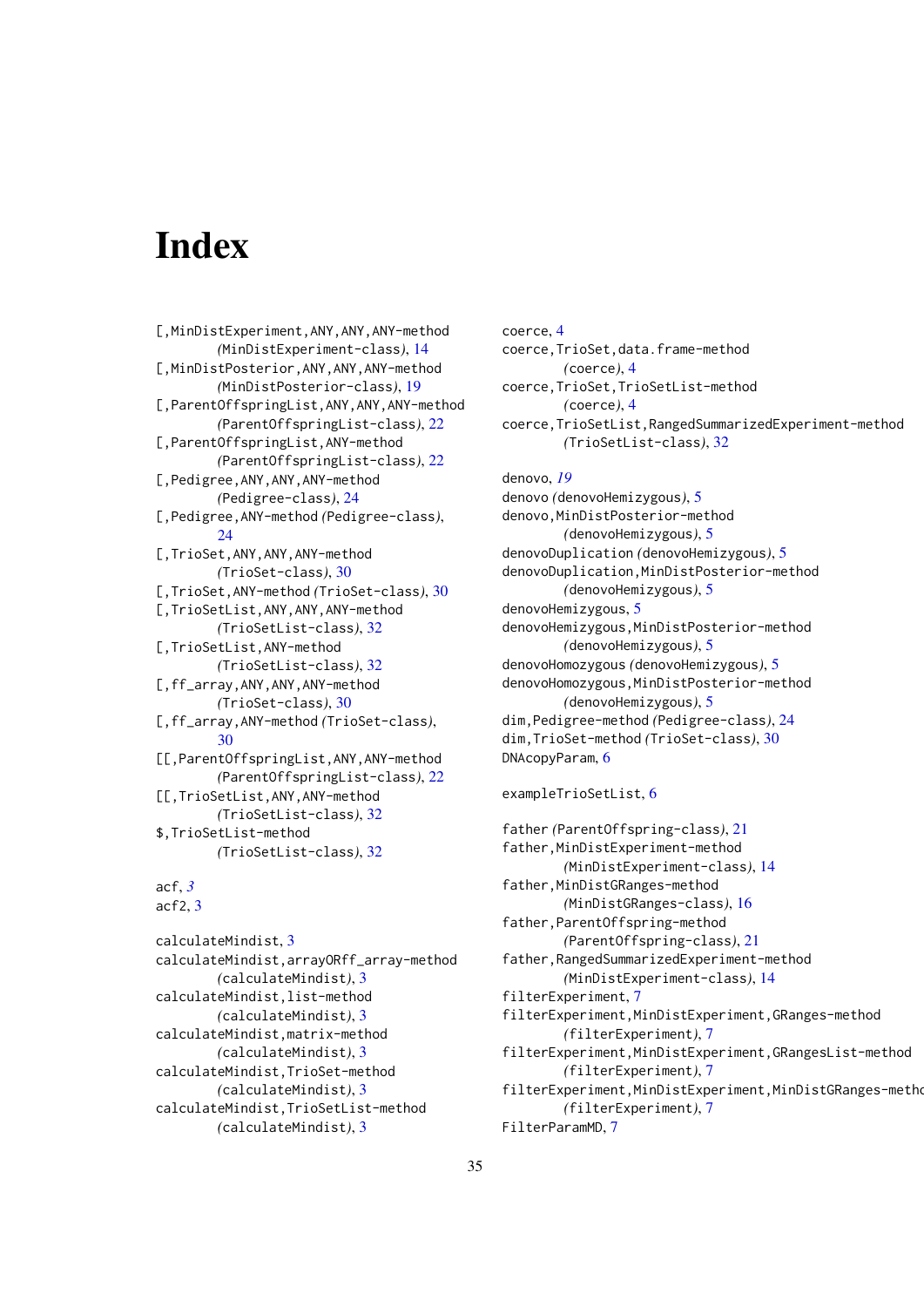#### 36 INDEX

FilterParamMD-class, [8](#page-7-0) length,ParentOffspringList-method *(*ParentOffspringList-class*)*, [22](#page-21-0) length,TrioSetList-method *(*TrioSetList-class*)*, [32](#page-31-0) mad, *[9](#page-8-0)* mad2, [9](#page-8-0) mad2,array-method *(*mad2*)*, [9](#page-8-0) mad2,list-method *(*mad2*)*, [9](#page-8-0) mad2,matrix-method *(*mad2*)*, [9](#page-8-0) mad2,TrioSetList-method *(*mad2*)*, [9](#page-8-0) MAP<sub>.</sub> [9](#page-8-0) MAP,TrioSet,GRanges-method *(*TrioSet-class*)*, [30](#page-29-0) MAP,TrioSetList,GRanges-method *(*TrioSetList-class*)*, [32](#page-31-0) MAP2, [10](#page-9-0) MAP2,MinDistExperiment,GRanges-method *(*MAP2*)*, [10](#page-9-0) MAP2,MinDistExperiment,GRangesList-method *(*MAP2*)*, [10](#page-9-0) MAP2,MinDistExperiment,MinDistGRanges-method *(*MAP2*)*, [10](#page-9-0) md\_exp, [12](#page-11-0)  $md\_gr$ ,  $13$ mdLegend, [11](#page-10-0) MDRanges *(*MDRanges-class*)*, [11](#page-10-0) MDRanges-class, [11](#page-10-0) mindist, [13](#page-12-0) mindist,MinDistExperiment-method *(*MinDistExperiment-class*)*, [14](#page-13-0) mindist,MinDistGRanges-method *(*MinDistGRanges-class*)*, [16](#page-15-0) mindist,TrioSet-method *(*TrioSet-class*)*, [30](#page-29-0) mindist<- *(*mindist*)*, [13](#page-12-0) mindist<-,MinDistExperiment,ANY-method *(*MinDistExperiment-class*)*, [14](#page-13-0) mindist<-,MinDistGRanges,GRangesList-method *(*MinDistGRanges-class*)*, [16](#page-15-0) mindist<-,TrioSet,matrix-method *(*TrioSet-class*)*, [30](#page-29-0) MinDistExperiment, [14](#page-13-0) MinDistExperiment,ArrayViews,ParentOffspring-method *(*ParentOffspring-class*)*, [21](#page-20-0) *(*MinDistExperiment*)*, [14](#page-13-0) MinDistExperiment-class, [14](#page-13-0) MinDistGRanges, [16](#page-15-0) MinDistGRanges-class, [16](#page-15-0) MinDistParam, [17](#page-16-0) MinDistParam-class, [18](#page-17-0) MinDistPosterior-class, [19](#page-18-0)

```
MinimumDistance, 19
MinimumDistance-package
        (MinimumDistance), 19
mother (ParentOffspring-class), 21
mother,MinDistExperiment-method
        (MinDistExperiment-class), 14
mother, MinDistGRanges-method
        (MinDistGRanges-class), 16
mother,ParentOffspring-method
        (ParentOffspring-class), 21
mother,RangedSummarizedExperiment-method
        (MinDistExperiment-class), 14
names,MinDistGRanges-method
        (MinDistGRanges-class), 16
names,ParentOffspring-method
        (ParentOffspring-class), 21
nMAD, 20
nMAD,MinDistParam-method
        (MinDistParam-class), 18
nMAD<- (nMAD), 20
nMAD<-,MinDistParam,numeric-method
        (MinDistParam-class), 18
offspring (ParentOffspring-class), 21
offspring,GRangesList-method
        (MinDistGRanges-class), 16
offspring,MinDistExperiment-method
        (MinDistExperiment-class), 14
offspring,MinDistGRanges-method
        (MinDistGRanges-class), 16
offspring,ParentOffspring-method
        (ParentOffspring-class), 21
offspring,RangedSummarizedExperiment-method
        (MinDistExperiment-class), 14
offspringNames, 20
offspringNames,Pedigree-method
        (Pedigree-class), 24
offspringNames,TrioSetList-method
        (TrioSetList-class), 32
offspringNames<- (offspringNames), 20
ParentOffspring, 22, 26
ParentOffspring
ParentOffspring-class, 21
```
ParentOffspringList, *[21](#page-20-0)*, *[26](#page-25-0)* ParentOffspringList

Pedigree, [23](#page-22-0)

ParentOffspringList-class, [22](#page-21-0)

pedigree *(*offspringNames*)*, [20](#page-19-0)

*(*ParentOffspringList-class*)*, [22](#page-21-0)